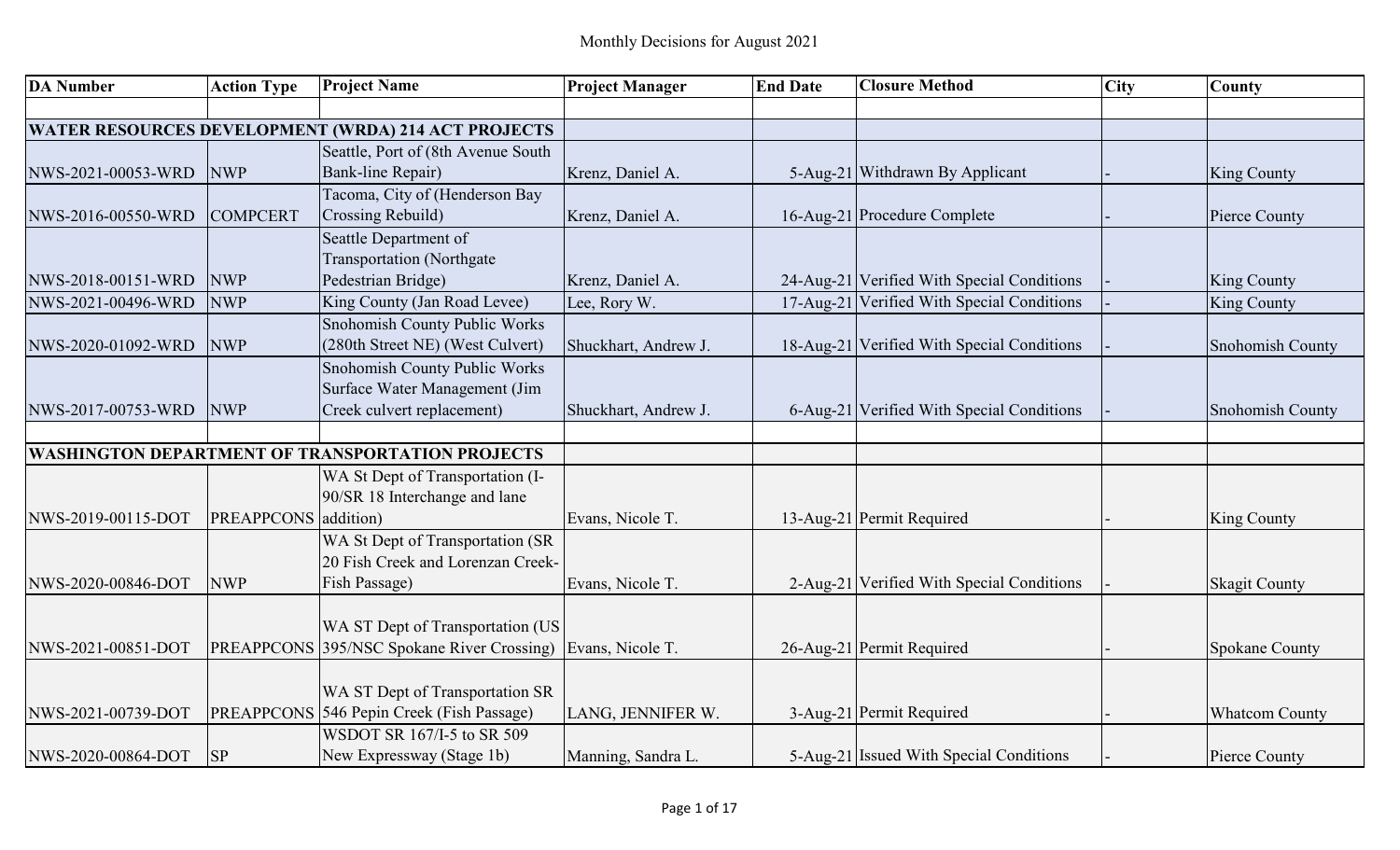| <b>DA Number</b>          | <b>Action Type</b> | <b>Project Name</b>                | <b>Project Manager</b> | <b>End Date</b> | <b>Closure Method</b>                      | City    | County               |
|---------------------------|--------------------|------------------------------------|------------------------|-----------------|--------------------------------------------|---------|----------------------|
|                           |                    | Olympic Pipeline (SR 167           |                        |                 |                                            |         |                      |
|                           |                    | Completion/Olympic Pipeline        |                        |                 |                                            |         |                      |
| NWS-2020-00687-DOT        | <b>NWP</b>         | Relocation)                        | Manning, Sandra L.     |                 | 2-Aug-21 Verified With Special Conditions  |         | Pierce County        |
|                           |                    | Olympic Pipeline (SR 167           |                        |                 |                                            |         |                      |
|                           |                    | Completion/Olympic Pipeline        |                        |                 |                                            |         |                      |
| NWS-2020-00687-DOT        | <b>NWP</b>         | Relocation)                        | Manning, Sandra L.     |                 | 2-Aug-21 Verified With Special Conditions  |         | Pierce County        |
|                           |                    | WA ST DEPT OF                      |                        |                 |                                            |         |                      |
|                           |                    | <b>TRANSPORTATION - SR 305</b>     |                        |                 |                                            |         |                      |
| NWS-2005-00967-DOT        | <b>COMPCERT</b>    | Vicinity Poulsbo SCL to Bond Rd    | Manning, Sandra L.     |                 | 3-Aug-21 Procedure Complete                | Poulsbo | <b>Kitsap County</b> |
|                           |                    | WA St Dept of Transportation (SR   |                        |                 |                                            |         |                      |
| NWS-2008-01246-DOT        |                    | PREAPPCONS 520 Bridge Replacement) | Manning, Sandra L.     |                 | 12-Aug-21 Permit Required                  |         | <b>King County</b>   |
|                           |                    | WA St Dept of Transportation (SR   |                        |                 |                                            |         |                      |
|                           |                    | 9 Pilchuck Creek Bridge            |                        |                 |                                            |         |                      |
| NWS-2011-00299-DOT        | <b>COMPCERT</b>    | Replacement)                       | Mcandrew, Rebecca E.   |                 | 6-Aug-21 Procedure Complete                |         | Snohomish County     |
|                           |                    |                                    |                        |                 |                                            |         |                      |
| <b>ALL OTHER PROJECTS</b> |                    |                                    |                        |                 |                                            |         |                      |
|                           |                    | Lopez-Lee's Oysters, LLC (Totten   |                        |                 |                                            |         |                      |
| NWS-2020-01191-AQ         | SP                 | <b>Inlet Leased Beaches)</b>       | Anderson, Colleen C.   |                 | 23-Aug-21 Withdrawn For Enforcement Action |         | <b>Mason County</b>  |
|                           |                    |                                    |                        |                 |                                            |         |                      |
| NWS-2021-00295-AQ         | <b>LOP</b>         | No Project                         | Anderson, Colleen C.   |                 | 17-Aug-21 Withdrawn For Enforcement Action |         | <b>Mason County</b>  |
|                           |                    | 309 W Lake LLC (Dock and Boat      |                        |                 |                                            |         |                      |
| NWS-2021-00424            | <b>LOP</b>         | Lift)                              | Anderson, Colleen C.   |                 | 6-Aug-21 Issued With Special Conditions    |         | <b>King County</b>   |
|                           |                    | CWD Group (101 Meydenbauer         |                        |                 |                                            |         |                      |
| NWS-2021-00511            | <b>NWP</b>         | Soft Armoring)                     | Anderson, Colleen C.   |                 | 26-Aug-21 Verified With Special Conditions |         | <b>King County</b>   |
| NWS-2021-00519            | <b>NWP</b>         | Morrison Kevin (Float Repair)      | Anderson, Colleen C.   |                 | 23-Aug-21 Verified With Special Conditions |         | King County          |
| NWS-2021-00534            | <b>NWP</b>         | Circle N LLC (Float Repair)        | Anderson, Colleen C.   |                 | 13-Aug-21 Verified With Special Conditions |         | <b>King County</b>   |
| NWS-2021-00075            | <b>NWP</b>         | Foster, Michael (Pier Repair)      | Anderson, Colleen C.   |                 | 11-Aug-21 Verified With Special Conditions |         | King County          |
| NWS-2021-00075            | <b>NWP</b>         | Foster, Michael (Pier Repair)      | Anderson, Colleen C.   |                 | 12-Aug-21 Verified With Special Conditions |         | King County          |
|                           |                    |                                    |                        |                 |                                            |         |                      |
| NWS-2018-00596            | <b>PERMITMOD</b>   | Lewis, Jeremy (Pier Modification)  | Anderson, Colleen C.   |                 | 23-Aug-21 Permit Modified                  |         | <b>King County</b>   |
| NWS-2021-00534            | <b>NWP</b>         | Circle N LLC (Float Repair)        | Anderson, Colleen C.   |                 | 13-Aug-21 Verified With Special Conditions |         | <b>King County</b>   |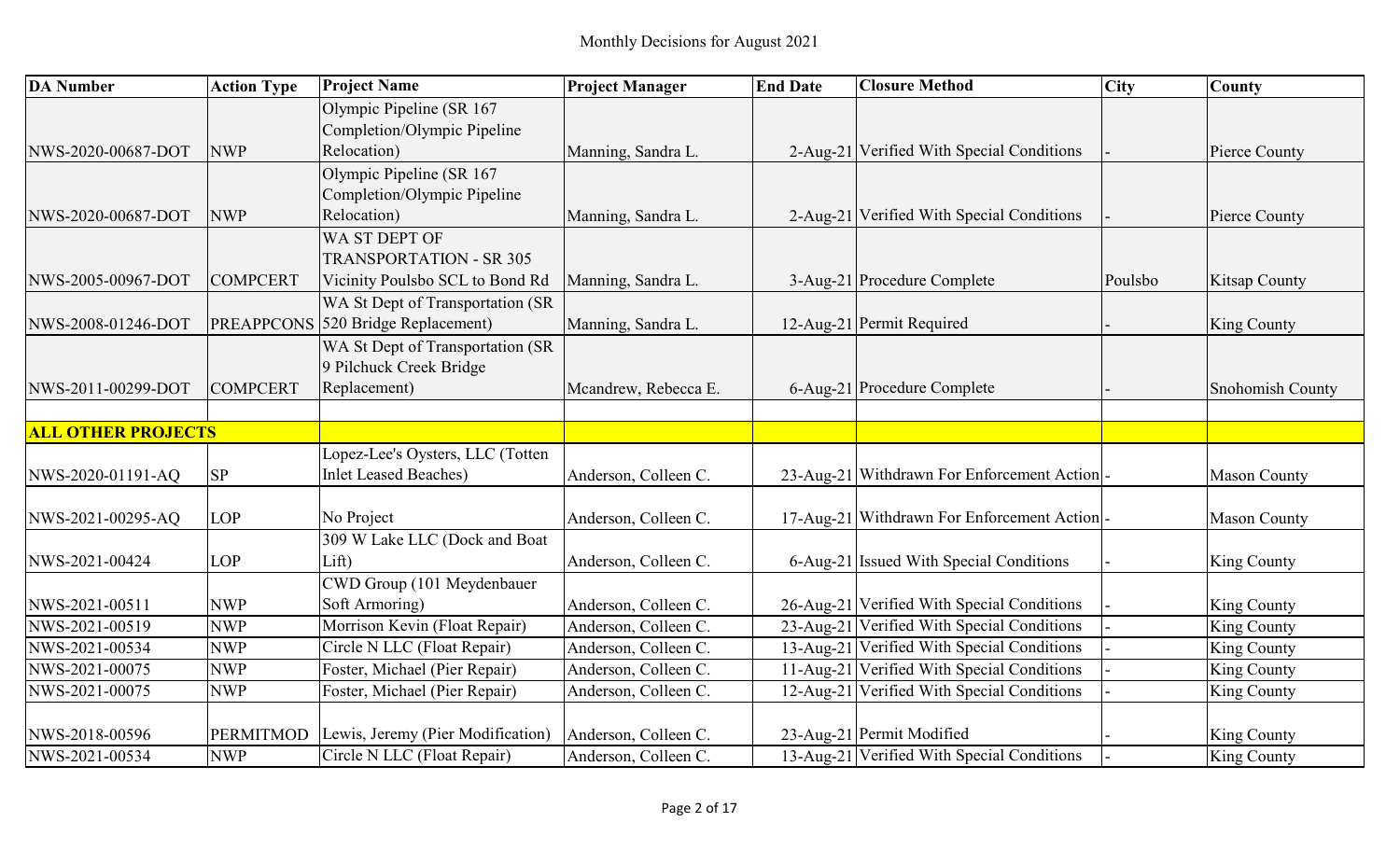| <b>DA Number</b>  | <b>Action Type</b> | <b>Project Name</b>                  | <b>Project Manager</b> | <b>End Date</b> | <b>Closure Method</b>                      | <b>City</b> | County                 |
|-------------------|--------------------|--------------------------------------|------------------------|-----------------|--------------------------------------------|-------------|------------------------|
| NWS-2021-00519    | <b>NWP</b>         | Morrison Kevin (Float Repair)        | Anderson, Colleen C.   |                 | 23-Aug-21 Verified With Special Conditions |             | <b>King County</b>     |
|                   |                    | CWD Group (101 Meydenbauer           |                        |                 |                                            |             |                        |
| NWS-2021-00511    | <b>NWP</b>         | Soft Armoring)                       | Anderson, Colleen C.   |                 | 26-Aug-21 Verified With Special Conditions |             | <b>King County</b>     |
|                   |                    | Lenhart, Craig (Boat Ramp Repair,    |                        |                 |                                            |             |                        |
| NWS-2019-00558    | <b>LOP</b>         | Buoy, and Float)                     | Bennett, Matthew J.    |                 | 16-Aug-21 Withdrawn For Enforcement Action |             | <b>Mason County</b>    |
|                   |                    | Assign another project to this       |                        |                 |                                            |             |                        |
| NWS-2020-01043-AQ | $\rm SP$           | number                               | Bennett, Matthew J.    |                 | 23-Aug-21 Withdrawn For Enforcement Action |             |                        |
| NWS-2009-01381-AQ | $\rm SP$           | Olympia Oyster Company               | Bennett, Matthew J.    |                 | 23-Aug-21 Withdrawn For Enforcement Action |             | <b>Thurston County</b> |
|                   |                    |                                      |                        |                 |                                            |             |                        |
| NWS-2021-00051    | <b>LOP</b>         | Kittilsby Lisa                       | Bennett, Matthew J.    |                 | 17-Aug-21 Withdrawn For Enforcement Action |             | <b>King County</b>     |
|                   |                    | Robbins Road Improvement and         |                        |                 |                                            |             |                        |
|                   |                    | Maintenance Assoc. (Storm            |                        |                 |                                            |             |                        |
| NWS-2018-00377    | <b>NWP</b>         | Drainage Maintenance                 | Bennett, Matthew J.    |                 | 4-Aug-21 Verified With Special Conditions  |             | <b>Mason County</b>    |
|                   |                    | Skagit Bay Shellfish-Boettner        |                        |                 |                                            |             |                        |
| NWS-2021-00278-AQ | <b>LOP</b>         | Lease                                | Bennett, Matthew J.    |                 | 17-Aug-21 Withdrawn For Enforcement Action |             | Snohomish County       |
|                   |                    | Calm Cove Shellfish LLC              |                        |                 |                                            |             |                        |
| NWS-2021-00642-AQ | LOP                | (Morris3)                            | Bennett, Matthew J.    |                 | 23-Aug-21 Withdrawn For Enforcement Action |             | <b>Mason County</b>    |
|                   |                    | Taylor Shellfish Farms               |                        |                 |                                            |             |                        |
| NWS-2019-00867-AQ | LOP                | (Madden/Young Lease)                 | Biljan, Megan          |                 | 5-Aug-21 Issued With Special Conditions    | Shelton     | <b>Mason County</b>    |
| NWS-2017-00283-AQ | LOP                | Miranda L's Oysters (Totten Inlet)   | Biljan, Megan          |                 | 2-Aug-21 Issued With Special Conditions    |             | <b>Mason County</b>    |
|                   |                    | Taylor Shellfish Farms (Willapa      |                        |                 |                                            |             |                        |
| NWS-2020-01215-AQ | LOP                | MA1)                                 | Biljan, Megan          |                 | 6-Aug-21 Issued With Special Conditions    |             | Pacific County         |
| NWS-2007-01211-AQ | LOP                | <b>Aquaduck LLC Geoduck Farm</b>     | Biljan, Megan          |                 | 25-Aug-21 Issued With Special Conditions   |             | Pierce County          |
| NWS-2007-01131-AQ | LOP                | <b>Buck Bay Shellfish</b>            | Biljan, Megan          |                 | 6-Aug-21 Issued With Special Conditions    |             | San Juan County        |
|                   |                    |                                      |                        |                 |                                            |             |                        |
|                   |                    | <b>Suquamish Seafood Enterprises</b> |                        |                 |                                            |             |                        |
| NWS-2016-01191-AQ | LOP                | (Agate Passage Oyster Cultivation)   | Biljan, Megan          |                 | 6-Aug-21 Issued With Special Conditions    |             | <b>Kitsap County</b>   |
|                   |                    | Washington State Seafood LLC         |                        |                 |                                            |             |                        |
| NWS-2016-00591-AQ | <b>LOP</b>         | (Oyster Farm)                        | Brown, Kirsten L.      |                 | 4-Aug-21 Issued With Special Conditions    |             | <b>Kitsap County</b>   |
| NWS-2009-00228-AQ | LOP                | <b>Puget Sound Restoration Fund</b>  | Brown, Kirsten L.      |                 | 4-Aug-21 Issued With Special Conditions    |             | <b>Kitsap County</b>   |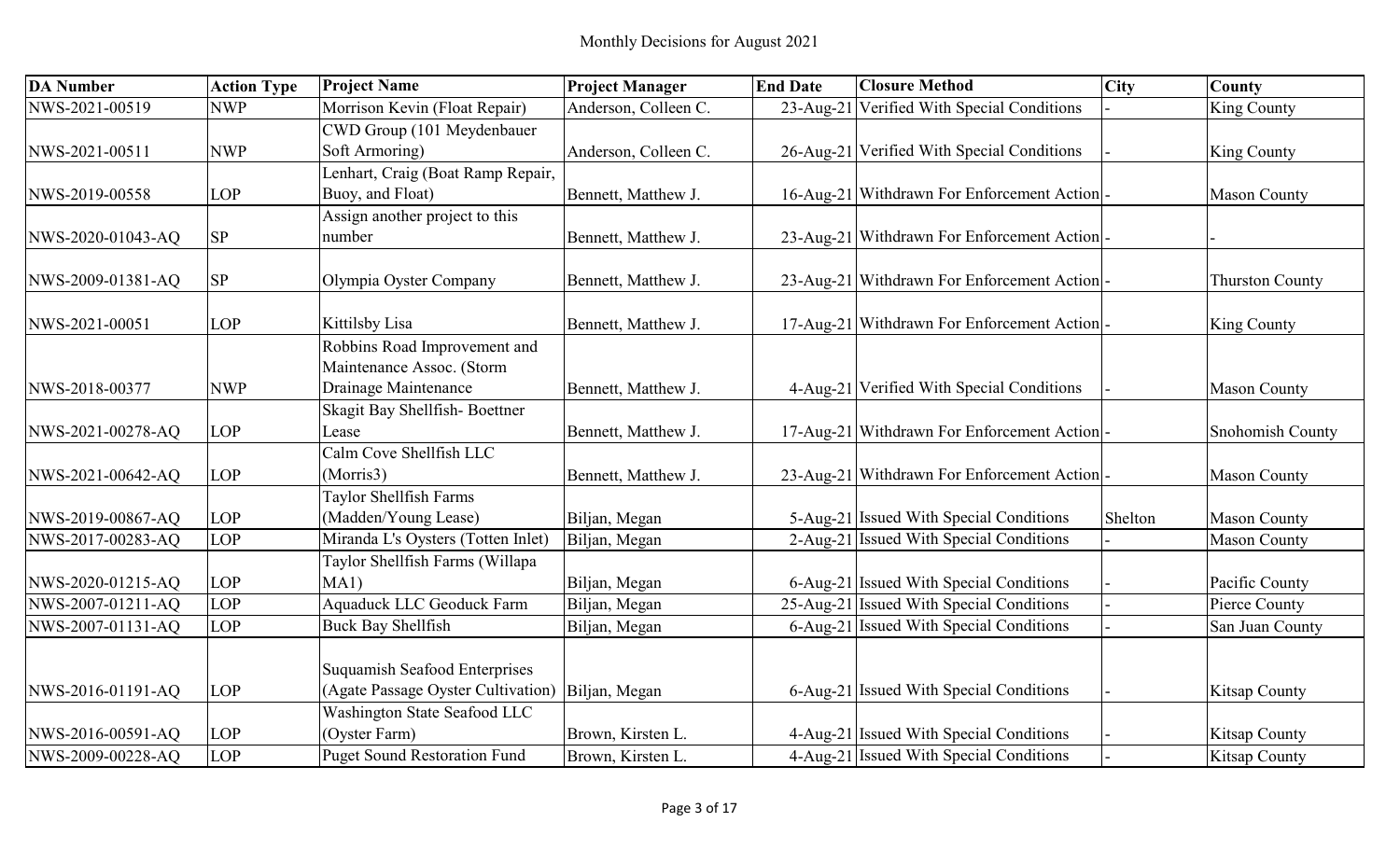| <b>DA Number</b>  | <b>Action Type</b> | <b>Project Name</b>                       | <b>Project Manager</b> | <b>End Date</b>    | <b>Closure Method</b>                      | <b>City</b> | County                     |
|-------------------|--------------------|-------------------------------------------|------------------------|--------------------|--------------------------------------------|-------------|----------------------------|
| NWS-2015-00568-AQ | O <sub>P</sub>     | Set & Drift, LLC (Shellfish Farm)         | Brown, Kirsten L.      |                    | 16-Aug-21 Issued With Special Conditions   | Port Ludlow | Jefferson County           |
|                   |                    |                                           |                        |                    |                                            |             |                            |
| NWS-2021-00467-AQ | <b>SP</b>          | No Project                                | Bunch, Jordan A.       |                    | 23-Aug-21 Withdrawn For Enforcement Action |             | <b>Mason County</b>        |
|                   |                    | <b>WDFW (ASRP SF Newaukum)</b>            |                        |                    | Withdrawn For Lack Of Applicant            |             |                            |
| NWS-2019-00367    | <b>NWP</b>         | River (RM 10.9-13.7))                     | Carnes, Evan G.        | 17-Aug-21 Response |                                            |             | Lewis County               |
|                   |                    | Underwood Conservation District           |                        |                    |                                            |             |                            |
|                   |                    | (Stabler Bend Side Channel Re-            |                        |                    | Withdrawn For Lack Of Applicant            |             |                            |
| NWS-2021-00357    | <b>NWP</b>         | engagement)                               | Carnes, Evan G.        | 26-Aug-21 Response |                                            |             | Skamania County            |
|                   |                    | Chehalis Basin Fisheries Task             |                        |                    |                                            |             |                            |
|                   |                    | Force (Kirkpatrick Road Barrier           |                        |                    |                                            |             |                            |
| NWS-2021-00397    | <b>NWP</b>         | Correction 19-1184)                       | Carnes, Evan G.        |                    | 18-Aug-21 Verified With Special Conditions |             | <b>Grays Harbor County</b> |
|                   |                    | <b>Grays Harbor Conservation District</b> |                        |                    |                                            |             |                            |
|                   |                    | (Lower Satsop Right Bank                  |                        |                    |                                            |             |                            |
| NWS-2021-00761    | <b>NPR</b>         | Stabilization)                            | Carnes, Evan G.        |                    | 10-Aug-21 Activity Not Regulated           |             | <b>Grays Harbor County</b> |
|                   |                    | Ocean Shores, City Of (Firebreak          |                        |                    |                                            |             |                            |
| NWS-2021-00732    | <b>NPR</b>         | Corridor)                                 | Carnes, Evan G.        |                    | 25-Aug-21 Activity Not Regulated           |             |                            |
|                   |                    | Skamania County (Buck Creek               |                        |                    |                                            |             |                            |
| NWS-2021-00828    | <b>PREAPPCONS</b>  | Bridge #310 Scour Repair)                 | Carnes, Evan G.        |                    | 18-Aug-21 Permit Required                  |             |                            |
|                   |                    | Westport by the Sea (Dune Erosion         |                        |                    |                                            |             |                            |
| NWS-2021-00841    | <b>NPR</b>         | Mitigation)                               | Carnes, Evan G.        |                    | 23-Aug-21 Activity Not Regulated           |             | <b>Grays Harbor County</b> |
| NWS-2020-01114    | <b>NWP</b>         | Sunlight Electric                         | Carsner, James H.      |                    | 27-Aug-21 Withdrawn                        |             | <b>Clark County</b>        |
|                   |                    | United Parcel Service Inc (UPS            |                        |                    |                                            |             |                            |
| NWS-2020-00865    | <b>NWP</b>         | Kelso)                                    | Carsner, James H.      |                    | 30-Aug-21 Withdrawn                        |             | <b>Cowlitz County</b>      |
|                   |                    | Wallin's Oysters - Zorad and Bay          |                        |                    |                                            |             |                            |
| NWS-2021-00163-AQ | LOP                | <b>East Association</b>                   | Carsner, James H.      |                    | 17-Aug-21 Withdrawn For Enforcement Action |             | <b>Mason County</b>        |
|                   |                    | Specht Development,                       |                        |                    |                                            |             |                            |
|                   |                    | Inc.(Commercial Land                      |                        |                    |                                            |             |                            |
| NWS-2021-00280    | <b>NWP</b>         | Development)                              | Carsner, James H.      |                    | 17-Aug-21 Verified With Special Conditions |             | <b>Clark County</b>        |
| NWS-2021-00687    |                    | PREAPPCONS Symons, Dan (BV)               | Carsner, James H.      |                    | 31-Aug-21 Permit Required                  |             | Klickitat County           |
|                   |                    | Buck Fruit LLC (Dock, Boatlift and        |                        |                    |                                            |             |                            |
| NWS-2020-00810    | <b>NWP</b>         | Concrete Removal)                         | Churchill, Jenae N.    |                    | 16-Aug-21 Verified With Special Conditions |             | Chelan County              |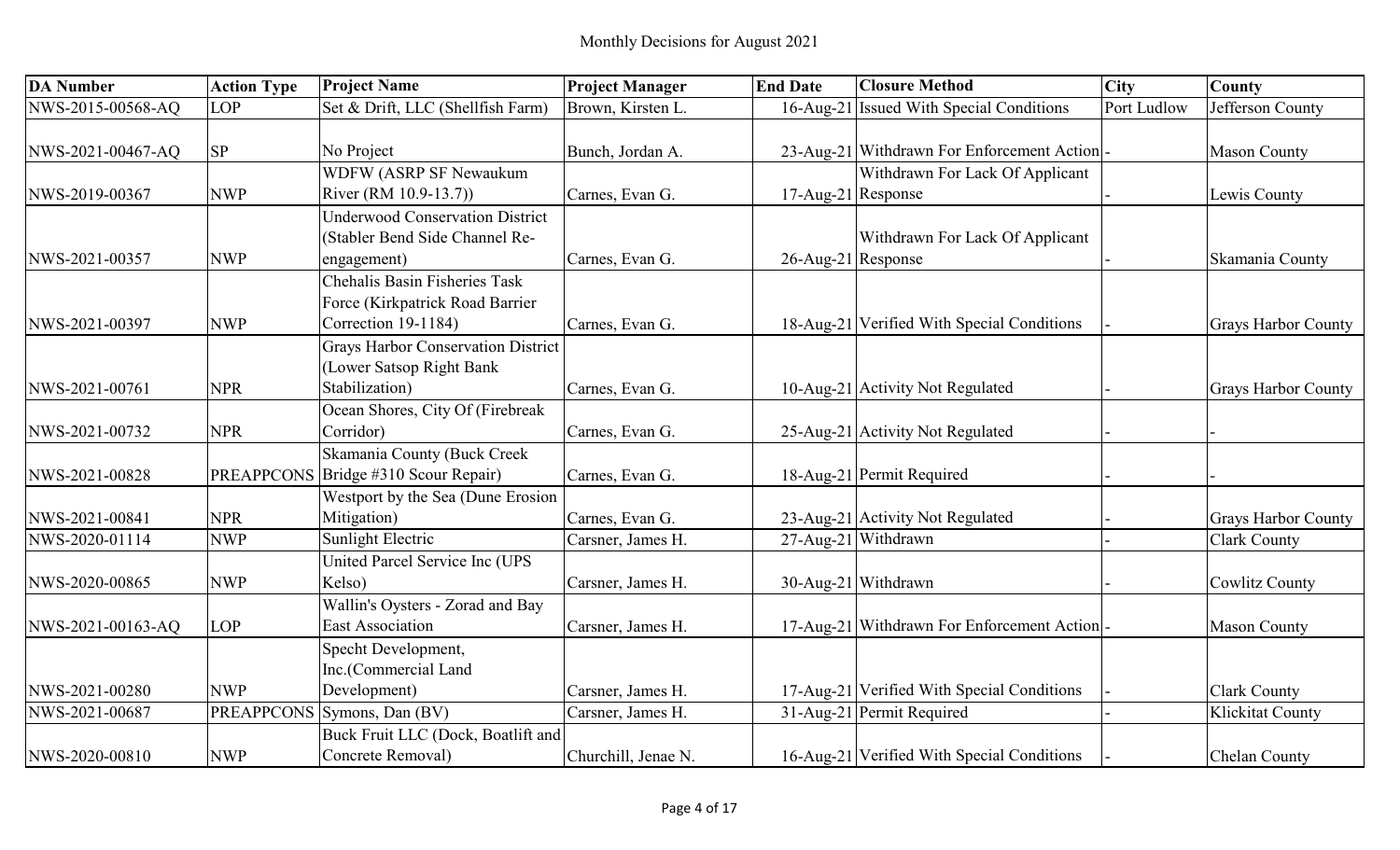| <b>DA Number</b> | <b>Action Type</b> | <b>Project Name</b>                    | <b>Project Manager</b> | <b>End Date</b> | <b>Closure Method</b>                       | <b>City</b> | <b>County</b>          |
|------------------|--------------------|----------------------------------------|------------------------|-----------------|---------------------------------------------|-------------|------------------------|
|                  |                    | <b>Chelan County Natural Resource</b>  |                        |                 |                                             |             |                        |
|                  |                    | Department (Bank Stabilization and     |                        |                 |                                             |             |                        |
| NWS-2021-00122   | <b>NWP</b>         | <b>Riparian Planting Project)</b>      | Churchill, Jenae N.    |                 | 12-Aug-21 Verified With Special Conditions  |             | Chelan County          |
|                  |                    | <b>Chelan County Natural Resources</b> |                        |                 |                                             |             |                        |
|                  |                    | Department (Nason Creek, Kahler        |                        |                 |                                             |             |                        |
| NWS-2021-00169   | <b>NWP</b>         | <b>Instream Complexity Project)</b>    | Churchill, Jenae N.    |                 | 13-Aug-21 Verified With Special Conditions  |             | <b>Chelan County</b>   |
|                  |                    | Mount Rainier National Park            |                        |                 |                                             |             |                        |
|                  |                    | (Wonderland Trail Re-                  |                        |                 |                                             |             |                        |
| NWS-2021-00365   | <b>NWP</b>         | Establishment)                         | Churchill, Jenae N.    |                 | 25-Aug-21 Verified With Special Conditions  |             | Pierce County          |
|                  |                    | Yakama Nation Fisheries (Swauk         |                        |                 |                                             |             |                        |
|                  |                    | Creek Phase Ill Wood                   |                        |                 |                                             |             |                        |
| NWS-2021-00621   | <b>NWP</b>         | Replenishment Project)                 | Churchill, Jenae N.    |                 | 12-Aug-21 Verified With Special Conditions  |             | <b>Kittitas County</b> |
|                  |                    | Ruiz, George and Sheri (Pier, Boat     |                        |                 | Verified Without Special                    |             |                        |
| NWS-2021-00665   | <b>RGP</b>         | Lift, Stairs)                          | Churchill, Jenae N.    |                 | 3-Aug-21 Conditions                         |             | Chelan County          |
|                  |                    | Jenkins, Clair (Pier Addition,         |                        |                 |                                             |             |                        |
|                  |                    | Boatlift, & Double PWC Lift            |                        |                 |                                             |             |                        |
| NWS-2021-00671   | <b>LOP</b>         | Relocation)                            | Churchill, Jenae N.    |                 | 16-Aug-21 Issued Without Special Conditions |             | Chelan County          |
|                  |                    |                                        |                        |                 |                                             |             |                        |
|                  |                    | Electron Hydro, LLC (Diversion         |                        |                 |                                             |             |                        |
| NWS-2016-00350   | <b>NWP</b>         | Repair and Spillway Replacement)       | Churchill, Jenae N.    |                 | 5-Aug-21 Verified With Special Conditions   | Electron    | Pierce County          |
|                  |                    |                                        |                        |                 |                                             |             |                        |
|                  |                    | Electron Hydro, LLC (Diversion         |                        |                 |                                             |             |                        |
| NWS-2016-00350   | <b>NWP</b>         | Repair and Spillway Replacement)       | Churchill, Jenae N.    |                 | 5-Aug-21 Verified With Special Conditions   | Electron    | Pierce County          |
|                  |                    | Buck Fruit LLC (Dock, Boatlift and     |                        |                 | Verified Without Special                    |             |                        |
| NWS-2020-00810   | <b>RGP</b>         | Concrete Removal)                      | Churchill, Jenae N.    |                 | 16-Aug-21 Conditions                        |             | Chelan County          |
|                  |                    | Jenkins, Clair (Pier Addition,         |                        |                 |                                             |             |                        |
|                  |                    | Boatlift, & Double PWC Lift            |                        |                 | Verified Without Special                    |             |                        |
| NWS-2021-00671   | <b>RGP</b>         | Relocation)                            | Churchill, Jenae N.    |                 | 16-Aug-21 Conditions                        |             | Chelan County          |
|                  |                    |                                        |                        |                 |                                             |             |                        |
|                  |                    | Electron Hydro, LLC (Diversion         |                        |                 | Verified Without Special                    |             |                        |
| NWS-2016-00350   | <b>NWP</b>         | Repair and Spillway Replacement)       | Churchill, Jenae N.    |                 | 17-Aug-21 Conditions                        | Electron    | Pierce County          |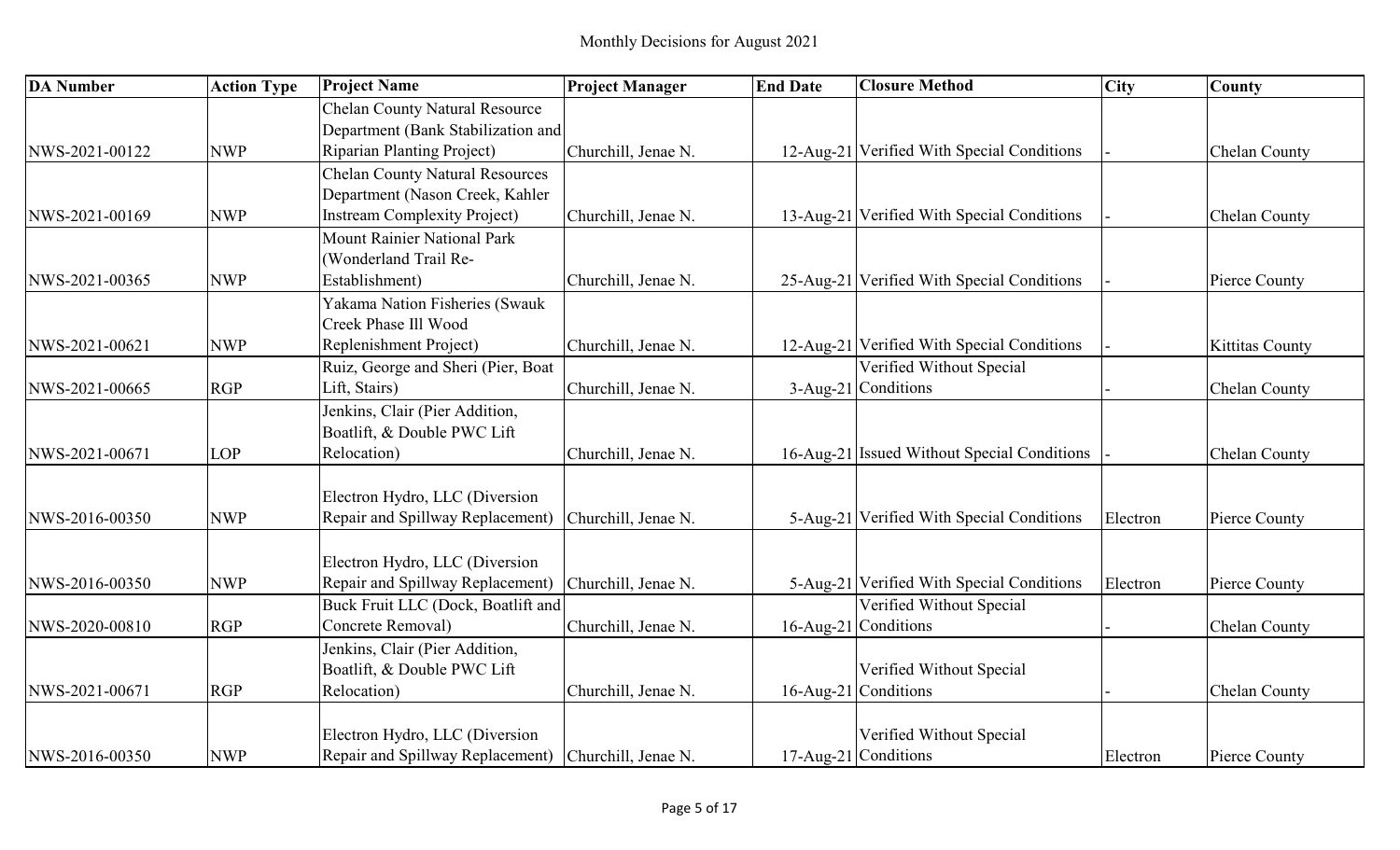| <b>DA</b> Number  | <b>Action Type</b> | <b>Project Name</b>                                                                           | <b>Project Manager</b>     | <b>End Date</b>    | <b>Closure Method</b>                      | <b>City</b> | County                 |
|-------------------|--------------------|-----------------------------------------------------------------------------------------------|----------------------------|--------------------|--------------------------------------------|-------------|------------------------|
|                   |                    |                                                                                               |                            |                    |                                            |             |                        |
|                   |                    | Electron Hydro, LLC (Diversion                                                                |                            |                    | Verified Without Special                   |             |                        |
| NWS-2016-00350    | <b>NWP</b>         | Repair and Spillway Replacement)                                                              | Churchill, Jenae N.        |                    | 17-Aug-21 Conditions                       | Electron    | Pierce County          |
|                   |                    | <b>Edenstrom Property (Unauthorized</b>                                                       |                            |                    | Withdrawn For Lack Of Applicant            |             |                        |
| NWS-2018-00806    | <b>NWP</b>         | Activity)                                                                                     | CLINTON, BRANDON C.        | 18-Aug-21 Response |                                            |             | <b>Thurston County</b> |
| NWS-2017-00947-AQ | ${\rm SP}$         | Taylor Shellfish (Clark Lease)                                                                | CLINTON, BRANDON C.        |                    | 23-Aug-21 Withdrawn For Enforcement Action |             | <b>Skagit County</b>   |
| NWS-2020-01064    | <b>UNAUTHACT</b>   | Solberg Rd SE (Unauthorized Fill)                                                             | <b>CLINTON, BRANDON C.</b> |                    | 30-Aug-21 No Further Action                |             | <b>Thurston County</b> |
| NWS-2021-00419    |                    | Capitol Land Trust (Blooms<br>Preserve Oregon Spotted Frog<br>PREAPPCONS Restoration Project) | CLINTON, BRANDON C.        |                    | 10-Aug-21 Permit Required                  |             | <b>Thurston County</b> |
|                   |                    | Northern Oyster Company--Pacific                                                              |                            |                    |                                            |             |                        |
| NWS-2007-01466-AQ | <b>SP</b>          | (Oysterville)                                                                                 | Cummings, Brielle K.       |                    | 6-Aug-21 Issued With Special Conditions    |             | Pacific County         |
| NWS-2007-01458-AQ | SP                 | Heckes Clam Company, Inc.                                                                     | Cummings, Brielle K.       |                    | 6-Aug-21 Withdrawn By Applicant            |             | Pacific County         |
| NWS-2009-01218-AQ | <b>SP</b>          | Heckes Clam Co.                                                                               | Cummings, Brielle K.       |                    | 9-Aug-21 Withdrawn By Applicant            |             | Pacific County         |
| NWS-2009-01219-AQ | SP                 | Heckes Clam Co.                                                                               | Cummings, Brielle K.       |                    | 9-Aug-21 Withdrawn By Applicant            |             | Pacific County         |
| NWS-2007-01456-AQ | LOP                | Heckes Clam Co. Inc.--Pacific 4                                                               | Cummings, Brielle K.       | 6-Aug-21 Permit    | Withdrawn To Become A Standard             |             | Pacific County         |
|                   |                    |                                                                                               |                            |                    | Withdrawn To Become A Standard             |             |                        |
| NWS-2009-01218-AQ | LOP                | Heckes Clam Co.                                                                               | Cummings, Brielle K.       | 6-Aug-21 Permit    |                                            |             | Pacific County         |
| NWS-2009-01219-AQ | LOP                | Heckes Clam Co.                                                                               | Cummings, Brielle K.       | 6-Aug-21 Permit    | Withdrawn To Become A Standard             |             | Pacific County         |
|                   |                    |                                                                                               |                            |                    | Withdrawn To Become A Standard             |             |                        |
| NWS-2009-01219-AQ | <b>NWP</b>         | Heckes Clam Co.                                                                               | Cummings, Brielle K.       | 9-Aug-21 Permit    |                                            |             | Pacific County         |
|                   |                    |                                                                                               |                            |                    | Withdrawn To Become A Standard             |             |                        |
| NWS-2009-01218-AQ | <b>NWP</b>         | Heckes Clam Co.                                                                               | Cummings, Brielle K.       | 9-Aug-21 Permit    |                                            |             | Pacific County         |
| NWS-2017-00840    | <b>NWP</b>         | Hartley, Peter (Bulkhead Repair)                                                              | Douglass, Daisy P.         |                    | 13-Aug-21 Verified With Special Conditions | burien      | King County            |
| NWS-2019-01053    | LOP                | Coppin, Barton and Leslie (Float<br>Installation and Stair Replacement) Douglass, Daisy P.    |                            |                    | 23-Aug-21 Withdrawn By Applicant           | brinnon     | Jefferson County       |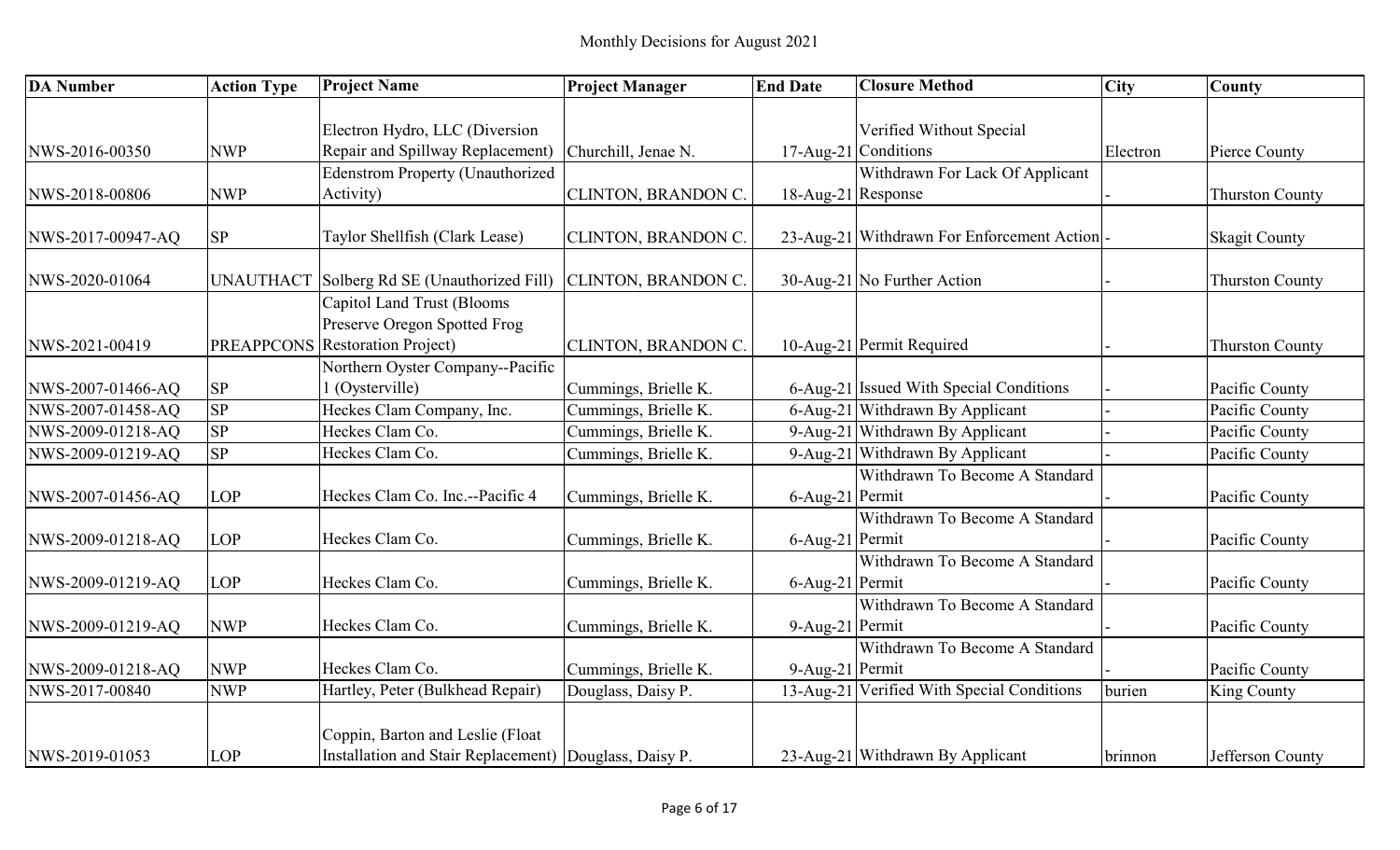| <b>DA Number</b>  | <b>Action Type</b> | <b>Project Name</b>                                                                      | <b>Project Manager</b> | <b>End Date</b> | <b>Closure Method</b>                                         | <b>City</b> | <b>County</b>          |
|-------------------|--------------------|------------------------------------------------------------------------------------------|------------------------|-----------------|---------------------------------------------------------------|-------------|------------------------|
| NWS-2017-00840    | <b>NWP</b>         | Hartley, Peter (Bulkhead Repair)                                                         | Douglass, Daisy P.     | $13$ -Aug-21    | Verified With Special Conditions                              | burien      | <b>King County</b>     |
| NWS-2020-01146    | <b>NWP</b>         | WNW, LLC (Pier and Lifts)                                                                | Douglass, Daisy P.     |                 | 24-Aug-21 Verified With Special Conditions                    |             | <b>King County</b>     |
| NWS-2020-01146    | LOP                | WNW, LLC (Pier and Lifts)                                                                | Douglass, Daisy P.     |                 | 24-Aug-21 Issued With Special Conditions                      |             | <b>King County</b>     |
| NWS-2008-00502-AQ | LOP                | <b>Hood Canal Mariculture</b>                                                            | Douglass, Daisy P.     |                 | 18-Aug-21 Issued With Special Conditions                      |             | Jefferson County       |
| NWS-2020-01136-AQ | <b>LOP</b>         | Calm Cove Shellfish (Rowland)                                                            | Douglass, Daisy P.     |                 | 17-Aug-21 Withdrawn For Enforcement Action                    |             | <b>Mason County</b>    |
| NWS-2021-00586    | <b>NPR</b>         | <b>Skagit County Public Works</b><br>Osterman Creek Temporary<br>Bridge)                 | Douglass, Daisy P.     |                 | 26-Aug-21 Activity Not Regulated                              |             | <b>Skagit County</b>   |
| NWS-2021-00715    | <b>PREAPPCONS</b>  | <b>Skagit County Public Works</b><br>(Guemes/Anacortes Ferry Pre-App) Douglass, Daisy P. |                        |                 | 4-Aug-21 Permit Required                                      | anacortes   | <b>Skagit County</b>   |
| NWS-2018-00542    | <b>NWP</b>         | Troutlodge Inc (Clear Creek<br>Project)                                                  | Endicott, Halie N.     |                 | 6-Aug-21 Withdrawn                                            | Tacoma      | Pierce County          |
| NWS-2021-00593    |                    | Hilger, Dan (Emergency Pile and<br><b>PREAPPCONS</b> Decking Repair)                     | Endicott, Halie N.     |                 | 5-Aug-21 Permit Required                                      |             |                        |
| NWS-2021-00626    | <b>PREAPPCONS</b>  | Youth Marine Foundation<br>(Emergency Pile Repair)                                       | Endicott, Halie N.     |                 | 18-Aug-21 Permit Required                                     |             | Pierce County          |
| NWS-2021-00626    | <b>NWP</b>         | Youth Marine Foundation<br>(Emergency Pile Repair)                                       | Endicott, Halie N.     |                 | 17-Aug-21 Verified With Special Conditions                    |             | Pierce County          |
| NWS-2019-01036    | <b>PREAPPCONS</b>  | <b>Concrete Technology Corporation</b><br>(Maintenance)                                  | Endicott, Halie N.     |                 | 25-Aug-21 Permit Required                                     |             | Pierce County          |
| NWS-2020-00424    | <b>NWP</b>         | Sammamish, City of, DPW<br>(Ebright Creek Fish Passage)                                  | Evans, Nicole T.       |                 | 18-Aug-21 Verified With Special Conditions                    | Sammamish   | <b>King County</b>     |
| NWS-2007-01230-AQ | <b>LOP</b>         | Arcadia Point Seafood--Mason 7                                                           | Finn, Fairfax K.       |                 | 4-Aug-21 Issued With Special Conditions                       |             | <b>Mason County</b>    |
| NWS-2007-01398-AQ | <b>LOP</b>         | Taylor Shellfish, Barbara Taylor<br>Lease                                                | Finn, Fairfax K.       |                 | 11-Aug-21 Issued With Special Conditions                      |             | <b>Thurston County</b> |
| NWS-2007-01413-AQ | <b>LOP</b>         | Taylor Shellfish (Dosewallips<br>Farm)                                                   | Finn, Fairfax K.       |                 | 19-Aug-21   Issued With Special Conditions                    |             | Jefferson County       |
| NWS-2007-01475-AQ | <b>SP</b>          | Station House Oyster Co.--Pacific 2 Finn, Fairfax K.                                     |                        |                 | Withdrawn To Become A Letter Of<br>27-Aug-21 Permission (LOP) |             | Pacific County         |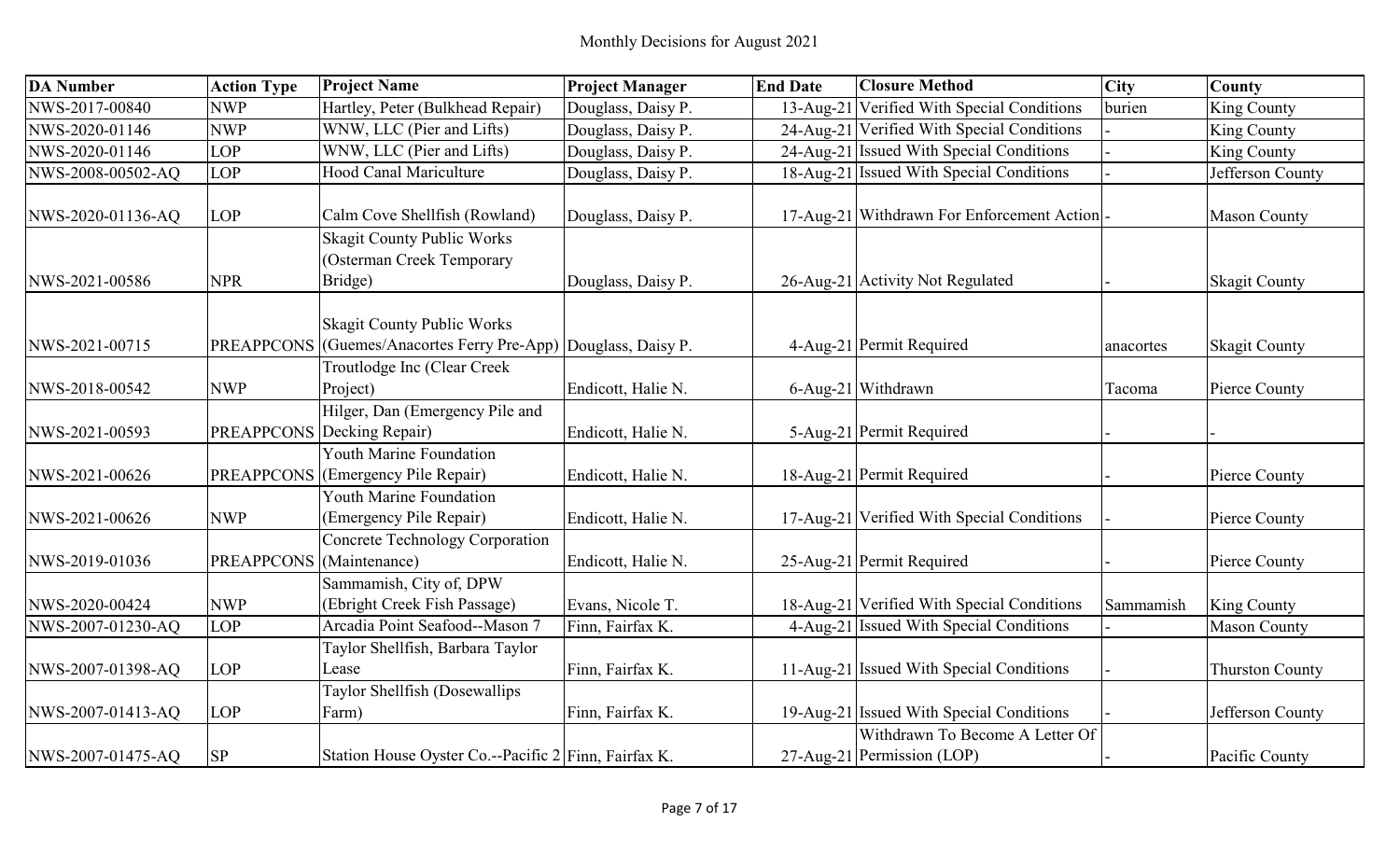| <b>DA Number</b>  | <b>Action Type</b> | <b>Project Name</b>               | <b>Project Manager</b> | <b>End Date</b>  | <b>Closure Method</b>                      | <b>City</b> | <b>County</b>          |
|-------------------|--------------------|-----------------------------------|------------------------|------------------|--------------------------------------------|-------------|------------------------|
|                   |                    |                                   |                        |                  | Withdrawn To Become A Letter Of            |             |                        |
| NWS-2007-01492-AQ | <b>SP</b>          | Station House Oyster Co.          | Finn, Fairfax K.       |                  | 27-Aug-21 Permission (LOP)                 |             | Pacific County         |
|                   |                    | Station House Oyster Co.--Pacific |                        |                  | Withdrawn To Become A Letter Of            |             |                        |
| NWS-2007-01507-AQ | <b>SP</b>          | Q                                 | Finn, Fairfax K.       |                  | 27-Aug-21 Permission (LOP)                 |             | Pacific County         |
|                   |                    | Station House Oyster Co.--Pacific |                        |                  | Withdrawn To Become A Letter Of            |             |                        |
| NWS-2007-01509-AQ | <b>SP</b>          | 21                                | Finn, Fairfax K.       |                  | 27-Aug-21 Permission (LOP)                 |             | Pacific County         |
|                   |                    | Station House Oyster Company.--   |                        |                  |                                            |             |                        |
| NWS-2007-01490-AQ | <b>SP</b>          | Pacific 2                         | Finn, Fairfax K.       |                  | 27-Aug-21 Withdrawn By Applicant           |             | Pacific County         |
| NWS-2007-01491-AQ | <b>SP</b>          | Station House Oyster Co.          | Finn, Fairfax K.       |                  | 27-Aug-21 Withdrawn By Applicant           |             | Pacific County         |
|                   |                    |                                   |                        |                  | Withdrawn To Become A General              |             |                        |
| NWS-2009-01271-AQ | <b>SP</b>          | Coast Seafoods Company            | Finn, Fairfax K.       |                  | 11-Aug-21 Permit (RGP, PGP, NWP)           |             | Pacific County         |
|                   |                    |                                   |                        |                  | Withdrawn To Become A General              |             |                        |
| NWS-2009-01269-AQ | <b>SP</b>          | Pacific Shellfish Nahcotta LLC    | Finn, Fairfax K.       |                  | 11-Aug-21 Permit (RGP, PGP, NWP)           |             | Pacific County         |
| NWS-2009-01214-AQ | <b>SP</b>          | Heckes Oyster Co.                 | Finn, Fairfax K.       |                  | 9-Aug-21 Withdrawn By Applicant            |             | Pacific County         |
|                   |                    |                                   |                        |                  | Withdrawn To Become A General              |             |                        |
| NWS-2009-01277-AQ | <b>SP</b>          | Pacific Shellfish Nahcotta LLC    | Finn, Fairfax K.       |                  | 11-Aug-21 Permit (RGP, PGP, NWP)           |             | Pacific County         |
|                   |                    |                                   |                        |                  | Withdrawn To Become A General              |             |                        |
| NWS-2012-01195-AQ | <b>SP</b>          | Pacific Shellfish Nahcotta LLC    | Finn, Fairfax K.       |                  | 11-Aug-21 Permit (RGP, PGP, NWP)           |             | Pacific County         |
|                   |                    |                                   |                        |                  | Withdrawn To Become A Standard             |             |                        |
| NWS-2009-01298-AQ | <b>NWP</b>         | Pacific Shellfish Nahcotta LLC    | Finn, Fairfax K.       | 12-Aug-21 Permit |                                            |             | Pacific County         |
|                   |                    |                                   |                        |                  | Withdrawn To Become A General              |             |                        |
| NWS-2009-01298-AQ | <b>SP</b>          | Pacific Shellfish Nahcotta LLC    | Finn, Fairfax K.       |                  | 12-Aug-21 Permit (RGP, PGP, NWP)           |             | Pacific County         |
|                   |                    |                                   |                        |                  | Withdrawn To Become A Standard             |             |                        |
| NWS-2009-01214-AQ | <b>NWP</b>         | Heckes Oyster Co.                 | Finn, Fairfax K.       | 9-Aug-21 Permit  |                                            |             | Pacific County         |
| NWS-2007-01255-AQ | LOP                | Taylor Shellfish (Sparby Lease)   | Garner, Brody G.       |                  | 3-Aug-21 Issued With Special Conditions    |             | <b>Mason County</b>    |
|                   |                    |                                   |                        |                  |                                            |             |                        |
| NWS-2014-00784-AQ | LOP                | Hanh Geoduck Aquaculture          | Garner, Brody G.       |                  | 17-Aug-21 Withdrawn For Enforcement Action |             | <b>Thurston County</b> |
|                   |                    | South Sound Mariculture (TLZC     |                        |                  | Withdrawn To Become A Letter Of            |             |                        |
| NWS-2020-01091-AQ | <b>SP</b>          | Shellfish)                        | Garner, Brody G.       |                  | 26-Aug-21 Permission (LOP)                 |             | <b>Mason County</b>    |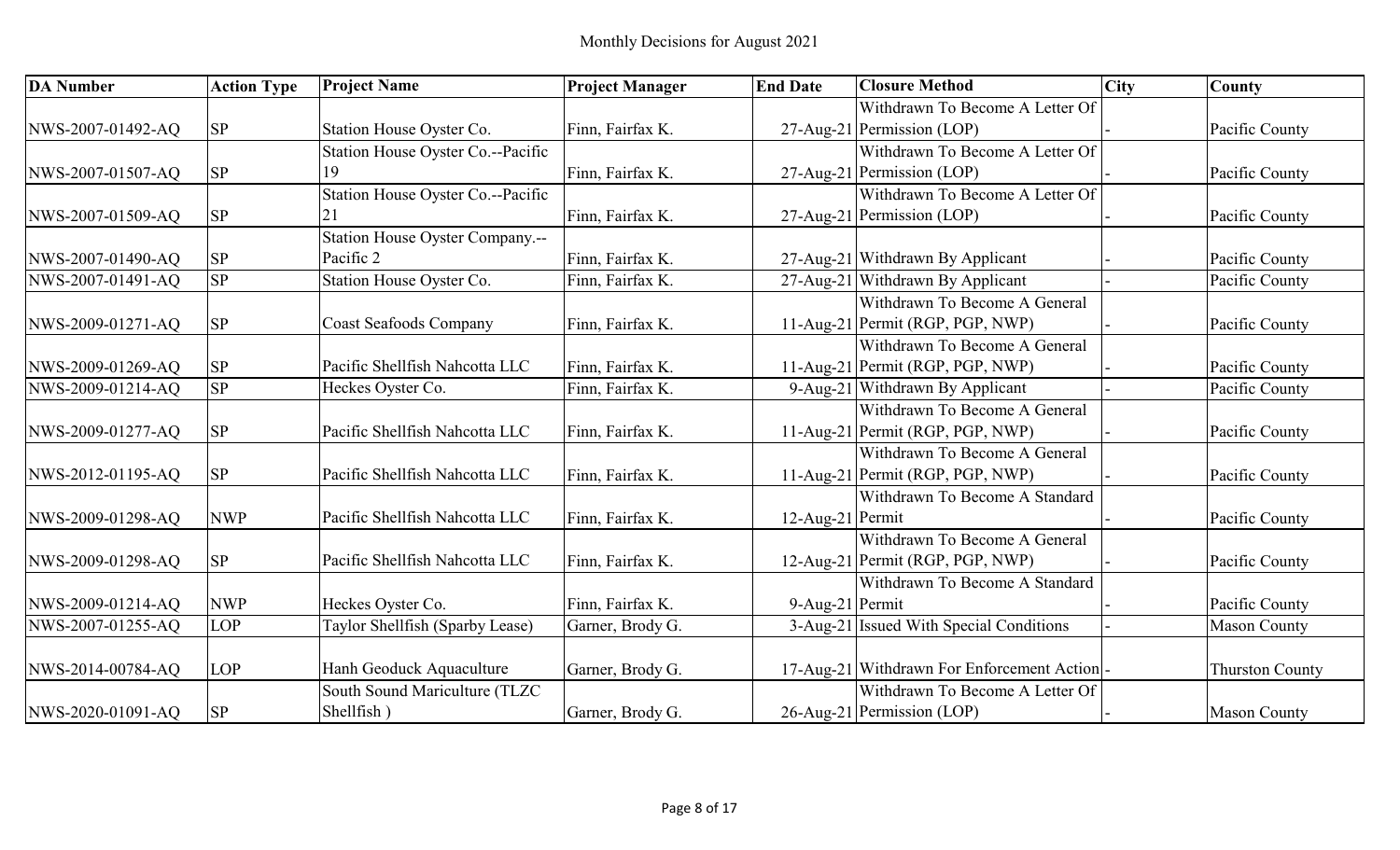| <b>DA</b> Number  | <b>Action Type</b> | <b>Project Name</b>                                 | <b>Project Manager</b> | <b>End Date</b> | <b>Closure Method</b>                      | <b>City</b> | <b>County</b>           |
|-------------------|--------------------|-----------------------------------------------------|------------------------|-----------------|--------------------------------------------|-------------|-------------------------|
|                   |                    | Jamestown S'Klallam Tribe and                       |                        |                 |                                            |             |                         |
|                   |                    | Port Gamble S'Klallam Tribe (Point                  |                        |                 | Withdrawn To Become A Letter Of            |             |                         |
| NWS-2016-01104-AQ | SP                 | No Point Aquaculture)                               | Garner, Brody G.       |                 | 10-Aug-21 Permission (LOP)                 |             | Jefferson County        |
|                   |                    | Jamestown S'Klallam Tribe                           |                        |                 | Withdrawn To Become A Letter Of            |             |                         |
| NWS-2015-00672-AQ | SP                 | (Floating Upweller System)                          | Garner, Brody G.       |                 | 5-Aug-21 Permission (LOP)                  |             | Clallam County          |
| NWS-2009-01132-AQ | LOP                | Taylor Shellfish                                    | Garner, Brody G.       |                 | 5-Aug-21 Issued With Special Conditions    |             | <b>Mason County</b>     |
| NWS-2009-01135-AQ | <b>LOP</b>         | Taylor Shellfish                                    | Garner, Brody G.       |                 | 3-Aug-21 Issued With Special Conditions    |             | <b>Mason County</b>     |
|                   |                    |                                                     |                        |                 |                                            |             |                         |
| NWS-2009-01123-AQ | LOP                | Taylor Shellfish                                    | Garner, Brody G.       |                 | 3-Aug-21 Issued Without Special Conditions |             | <b>Mason County</b>     |
|                   |                    |                                                     |                        |                 | Withdrawn To Become A Letter Of            |             |                         |
| NWS-2018-00031-AQ | SP                 | Heckes Clams Inc. (FLUPSY)                          | Garner, Brody G.       |                 | 16-Aug-21 Permission (LOP)                 |             | Pacific County          |
| NWS-2007-01152-AQ | LOP                | Deep Blue Seafood (Aquaculture)                     | Garner, Brody G.       |                 | 2-Aug-21 Issued With Special Conditions    | Port Ludlow | Jefferson County        |
| NWS-2008-00524-AQ | LOP                | Taylor Shellfish - Mason 37                         | Garner, Brody G.       |                 | 3-Aug-21 Issued With Special Conditions    |             | <b>Mason County</b>     |
| NWS-2010-00486-AQ | LOP                | Seattle Shellfish LLC (Whitmore)                    | Garner, Brody G.       |                 | 12-Aug-21 Issued With Special Conditions   | Shelton     | <b>Mason County</b>     |
|                   |                    | Jamestown S'Klallam Tribe                           |                        |                 |                                            |             |                         |
| NWS-2015-00672-AQ | LOP                | (Floating Upweller System)                          | Garner, Brody G.       |                 | 24-Aug-21 Issued With Special Conditions   |             | Clallam County          |
| NWS-2018-00031-AQ | LOP                | Heckes Clams Inc. (FLUPSY)                          | Garner, Brody G.       |                 | 31-Aug-21 Issued With Special Conditions   |             | Pacific County          |
| NWS-2009-01323-AQ | SP                 | Taylor Shellfish                                    | Greenan, Colin M.      |                 | 23-Aug-21 Issued With Special Conditions   |             | <b>Mason County</b>     |
|                   |                    | Taylor Shellfish, Tecca/Albice                      |                        |                 |                                            |             |                         |
| NWS-2007-01263-AQ | LOP                | Lease                                               | Greenan, Colin M.      |                 | 17-Aug-21 Issued With Special Conditions   |             | <b>Mason County</b>     |
| NWS-2019-00570    | <b>NWP</b>         | Whitlock, Rebecca (Mooring Buoy) Gregory, Jerald J. |                        |                 | 4-Aug-21 Withdrawn By Applicant            |             | <b>Kitsap County</b>    |
|                   |                    | Lower Columbia Fish Enhancement                     |                        |                 |                                            |             |                         |
|                   |                    | Group (Grays River and Fossil                       |                        |                 |                                            |             |                         |
| NWS-2021-00257    | <b>NWP</b>         | <b>Creek Restoration)</b>                           | <b>GUY, DANETTE L.</b> |                 | 16-Aug-21 Verified With Special Conditions |             | <b>Wahkiakum County</b> |
|                   |                    | BlackShieldOysterCo(McDonald                        |                        |                 |                                            |             |                         |
| NWS-2019-00684-AQ | LOP                | Cove Harvest)                                       | GUY, DANETTE L.        |                 | 17-Aug-21 Withdrawn For Enforcement Action |             | Jefferson County        |
|                   |                    |                                                     |                        |                 |                                            |             |                         |
| NWS-2020-01073-AQ | LOP                | Taylor Shellfish (Orndorff Lease)                   | <b>GUY, DANETTE L.</b> |                 | 17-Aug-21 Withdrawn For Enforcement Action |             | Jefferson County        |
|                   |                    | PacifiCorp Energy (Woodland                         |                        |                 |                                            |             |                         |
| NWS-2015-00512    | <b>NWP</b>         | Release Ponds)                                      | <b>GUY, DANETTE L.</b> |                 | 5-Aug-21 Verified With Special Conditions  |             | Cowlitz County          |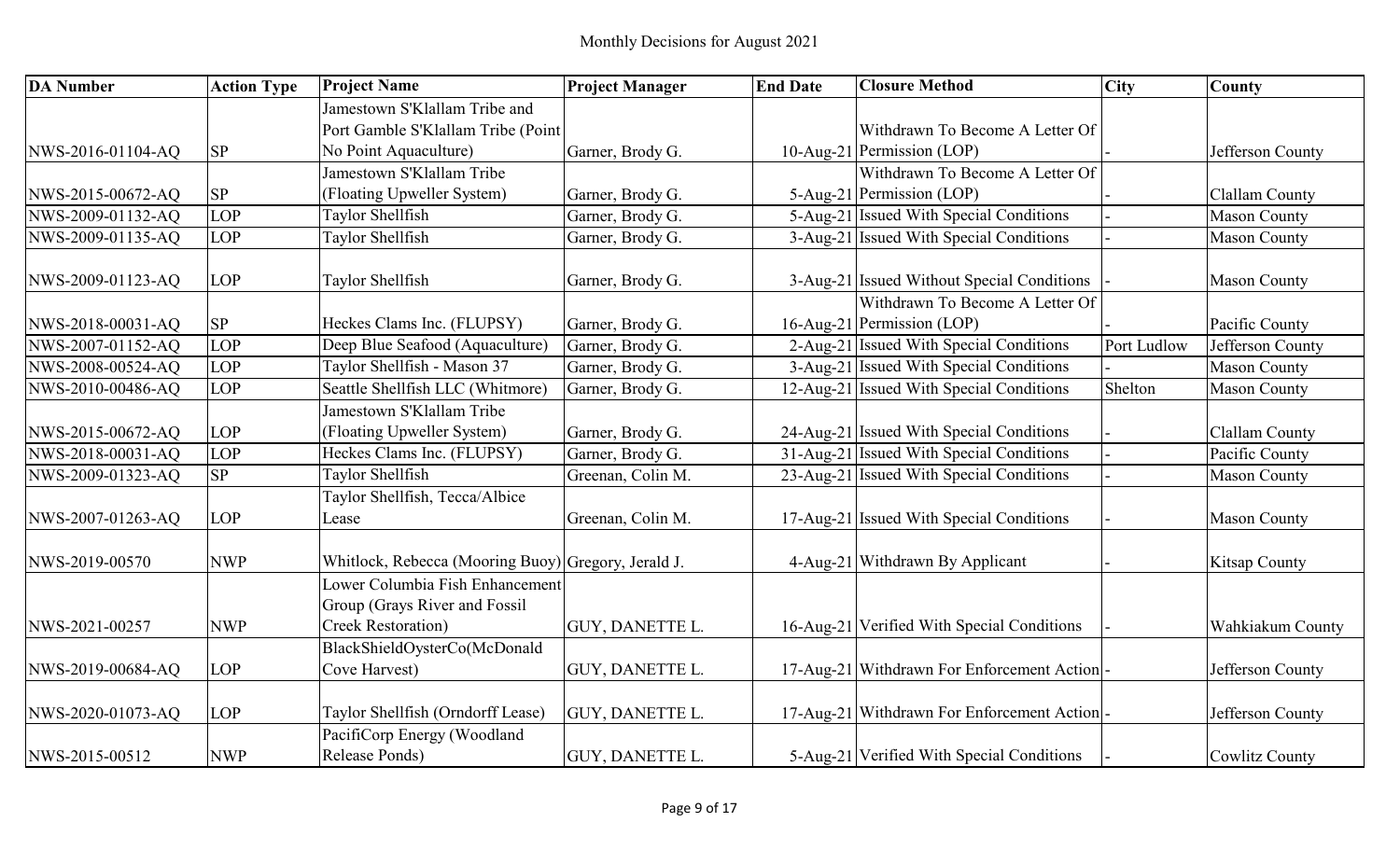| <b>DA Number</b>  | <b>Action Type</b> | <b>Project Name</b>                                        | <b>Project Manager</b> | <b>End Date</b> | <b>Closure Method</b>                              | <b>City</b> | County                 |
|-------------------|--------------------|------------------------------------------------------------|------------------------|-----------------|----------------------------------------------------|-------------|------------------------|
|                   |                    | Clark Regional Wastewater District                         |                        |                 | Withdrawn Due To No Permit                         |             |                        |
| NWS-2021-00803    | <b>NWP</b>         | (Sewer Repair)                                             | GUY, DANETTE L.        |                 | 27-Aug-21 Required (NPR)                           |             | <b>Clark County</b>    |
|                   |                    | Cowlitz County Department of                               |                        |                 |                                                    |             |                        |
| NWS-2021-00825    | <b>NPR</b>         | Public Works (Road Culvert)                                | GUY, DANETTE L.        |                 | 26-Aug-21 Activity Not Regulated                   |             | <b>Cowlitz County</b>  |
|                   |                    |                                                            |                        |                 |                                                    |             |                        |
| NWS-2020-00478    | <b>RGP</b>         | Jackson, Tom & Wyndham (Float) GUY, DANETTE L.             |                        |                 | 13-Aug-21 Verified With Special Conditions         |             | <b>Skagit County</b>   |
|                   |                    |                                                            |                        |                 |                                                    |             |                        |
| NWS-2009-01325-AQ | <b>SP</b>          | Taylor Shellfish                                           | Hafer, Kristen A.      |                 | 23-Aug-21 Withdrawn For Enforcement Action         |             | <b>Mason County</b>    |
|                   |                    | Taylor Shellfish Farms (O'Leary                            |                        |                 |                                                    |             |                        |
| NWS-2019-00869-AQ | <b>LOP</b>         | Lease)                                                     | Hafer, Kristen A.      |                 | 17-Aug-21 Withdrawn For Enforcement Action Shelton |             | <b>Mason County</b>    |
|                   |                    |                                                            |                        |                 |                                                    |             |                        |
| NWS-2008-00519-AQ | <b>LOP</b>         | Taylor Shellfish                                           | Hafer, Kristen A.      |                 | 17-Aug-21 Withdrawn For Enforcement Action         |             | <b>Mason County</b>    |
|                   |                    |                                                            |                        |                 |                                                    |             |                        |
| NWS-2020-01232-AQ | <b>SP</b>          | Pleasant Bay Oyster Company LLC Hafer, Kristen A.          |                        |                 | 23-Aug-21 Withdrawn For Enforcement Action         |             | <b>Whatcom County</b>  |
|                   |                    | National Fish & Oyster Co.-Skewis<br>Shellfish Farm        |                        |                 |                                                    |             |                        |
| NWS-2020-00931-AQ | <b>LOP</b>         |                                                            | Hafer, Kristen A.      |                 | 17-Aug-21 Withdrawn For Enforcement Action         |             | <b>Mason County</b>    |
|                   |                    | National Fish & Oyster Co.,<br>Inc.(Toebbe Shellfish Farm) |                        |                 |                                                    |             |                        |
| NWS-2020-01131-AQ | <b>SP</b>          |                                                            | Hafer, Kristen A.      |                 | 23-Aug-21 Withdrawn For Enforcement Action         |             | <b>Thurston County</b> |
|                   | LOP                | National Fish & Oyster Co, Inc<br>(Zimmerman Farm)         |                        |                 |                                                    |             |                        |
| NWS-2020-01169-AQ |                    | Taylor Shellfish Farms (Roberton                           | Hafer, Kristen A.      |                 | 17-Aug-21 Withdrawn For Enforcement Action         |             | <b>Thurston County</b> |
| NWS-2020-01160-AQ | LOP                | Lease)                                                     | Hafer, Kristen A.      |                 | 17-Aug-21 Withdrawn For Enforcement Action         |             | <b>Mason County</b>    |
|                   |                    | Rock Point Oyster Company (Case                            |                        |                 |                                                    |             |                        |
| NWS-2010-01039-AQ | <b>SP</b>          | Shoal Aquaculture)                                         | Hafer, Kristen A.      |                 | 2-Aug-21 Issued With Special Conditions            |             | Jefferson County       |
|                   |                    |                                                            |                        |                 |                                                    |             |                        |
| NWS-2020-01107-AQ | LOP                | Calm Cove Shellfish (Mann)                                 | Hafer, Kristen A.      |                 | 17-Aug-21 Withdrawn For Enforcement Action         |             | <b>Mason County</b>    |
|                   |                    |                                                            |                        |                 |                                                    |             |                        |
| NWS-2021-00073-AQ | LOP                | Calm Cove Shellfish (Kapa)                                 | Hafer, Kristen A.      |                 | 17-Aug-21 Withdrawn For Enforcement Action         |             | <b>Mason County</b>    |
|                   |                    |                                                            |                        |                 |                                                    |             |                        |
| NWS-2020-01106-AQ | <b>LOP</b>         | Calm Cove Shellfish (Verlinde)                             | Hafer, Kristen A.      |                 | 17-Aug-21 Withdrawn For Enforcement Action         |             | <b>Mason County</b>    |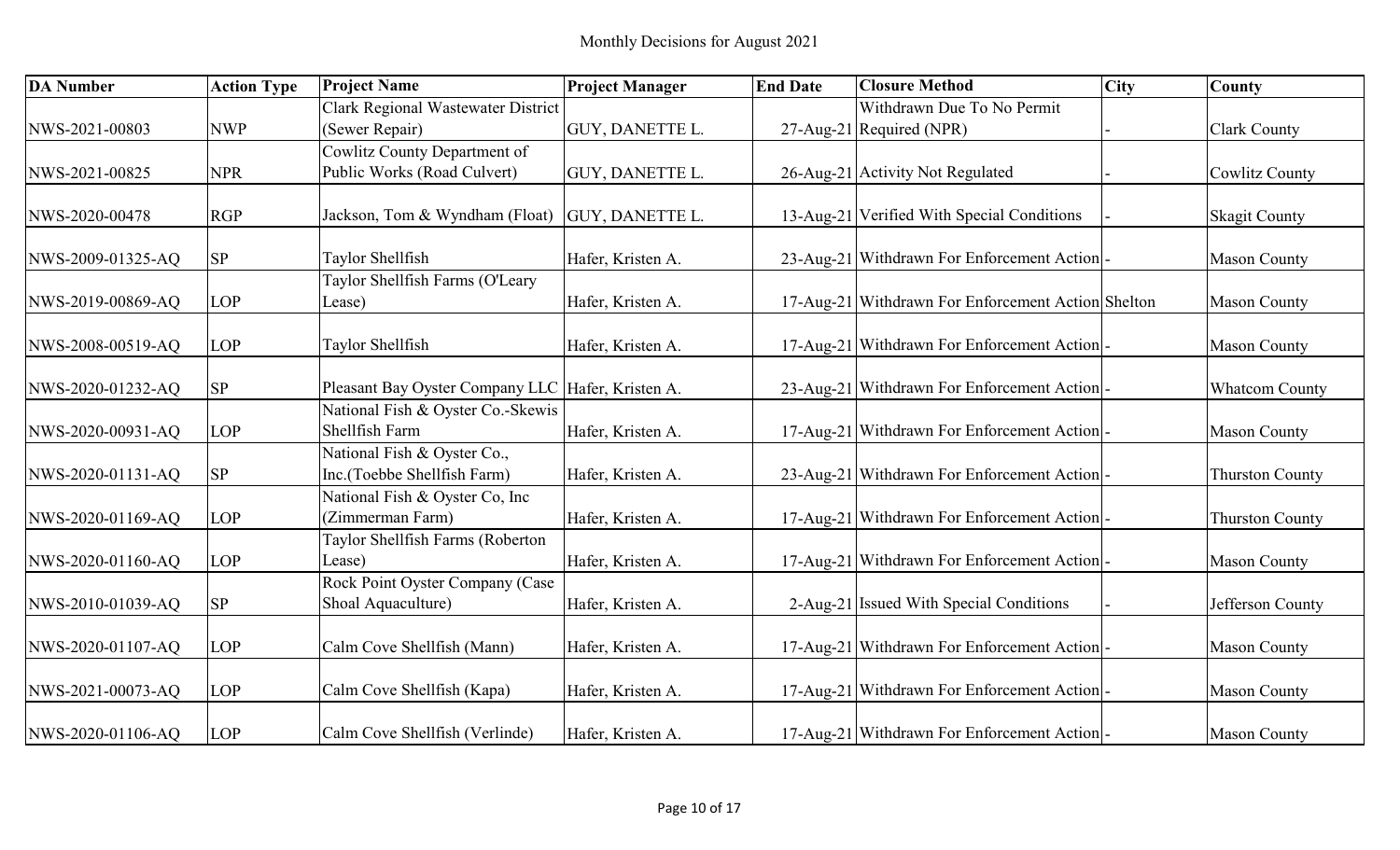| <b>DA Number</b>  | <b>Action Type</b>         | <b>Project Name</b>               | <b>Project Manager</b> | <b>End Date</b> | <b>Closure Method</b>                      | <b>City</b> | <b>County</b>          |
|-------------------|----------------------------|-----------------------------------|------------------------|-----------------|--------------------------------------------|-------------|------------------------|
|                   |                            | Taylor Shellfish Farms (Miller    |                        |                 |                                            |             |                        |
| NWS-2020-01074-AQ | ${\rm SP}$                 | Lease)                            | Hafer, Kristen A.      |                 | 23-Aug-21 Withdrawn For Enforcement Action |             | <b>Mason County</b>    |
|                   |                            |                                   |                        |                 |                                            |             |                        |
| NWS-2020-01120-AQ | LOP                        | Calm Cove Shellfish (Everett)     | Hafer, Kristen A.      |                 | 17-Aug-21 Withdrawn For Enforcement Action |             | <b>Mason County</b>    |
| NWS-2021-00428    | LOP                        | Seattle Boat (NYBA Boat Lift)     | Hall, Megan L.         |                 | 17-Aug-21 Issued With Special Conditions   |             | <b>King County</b>     |
|                   |                            | Penn Cove Shellfish, LLC (Samish  |                        |                 |                                            |             |                        |
| NWS-2017-00511-AQ | $\ensuremath{\mathrm{SP}}$ | Bay)                              | Jacek, Christine M.    |                 | 13-Aug-21 Issued With Special Conditions   |             | <b>Skagit County</b>   |
| NWS-2009-01327-AQ | LOP                        | Taylor Shellfish                  | Jacek, Christine M.    |                 | 17-Aug-21 Issued With Special Conditions   |             | <b>Mason County</b>    |
|                   |                            | Taylor Shellfish (Gilbert Schoos  |                        |                 |                                            |             |                        |
| NWS-2007-01249-AQ | LOP                        | Tidelands)                        | Jacek, Christine M.    |                 | 18-Aug-21 Issued With Special Conditions   |             | <b>Mason County</b>    |
| NWS-2009-01322-AQ | LOP                        | Taylor Shellfish                  | Jacek, Christine M.    |                 | 27-Aug-21 Issued With Special Conditions   |             | <b>Thurston County</b> |
|                   |                            | Taylor Shellfish-Burley Lagoon    |                        |                 |                                            |             |                        |
| NWS-2011-00713-AQ | LOP                        | Shellfish Farm - FLUPSY           | Jacek, Christine M.    |                 | 6-Aug-21 Issued With Special Conditions    |             | Pierce County          |
| NWS-2007-01269-AQ | LOP                        | Taylor Shellfish                  | Jacek, Christine M.    |                 | 6-Aug-21 Issued With Special Conditions    |             | <b>Mason County</b>    |
|                   |                            | Wiegardt, Ken (Wiegardt Shellfish |                        |                 |                                            |             |                        |
| NWS-2020-00549-AQ | ${\rm SP}$                 | Farm T215)                        | JORDAN, DALE J.        |                 | 23-Aug-21 Withdrawn For Enforcement Action |             | Pacific County         |
|                   |                            | Taylor Shellfish Farms (Morgan    |                        |                 |                                            |             |                        |
| NWS-2017-01102-AQ | ${\rm SP}$                 | Living Trust Tidelands)           | Krenz, Daniel A.       |                 | 23-Aug-21 Withdrawn For Enforcement Action |             | <b>Skagit County</b>   |
|                   |                            | Vermillion, Mark (Cold Creek      |                        |                 |                                            |             |                        |
| NWS-2019-00707-AQ | LOP                        | Oyster)                           | Krenz, Daniel A.       |                 | 17-Aug-21 Withdrawn For Enforcement Action |             | <b>Mason County</b>    |
|                   |                            | Dobler, Chris and Gonzalo         |                        |                 |                                            |             |                        |
|                   |                            | Fernandez (Residential Pier       |                        |                 |                                            |             |                        |
| NWS-2020-01090    | <b>NWP</b>                 | Replacement)                      | LANG, JENNIFER W.      |                 | 6-Aug-21 Verified With Special Conditions  |             | Pierce County          |
|                   |                            | Marina Management LLC (Leschi     |                        |                 |                                            |             |                        |
|                   |                            | North Marina Repair &             |                        |                 |                                            |             |                        |
| NWS-2018-01119    | <b>NWP</b>                 | Maintenance)                      | Lee, Rory W.           |                 | 23-Aug-21 Verified With Special Conditions |             | <b>King County</b>     |
|                   |                            | Taylor Shellfish Farms (Hopley    |                        |                 |                                            |             |                        |
| NWS-2012-00711-AQ | ${\rm SP}$                 | Trust)                            | Lee, Rory W.           |                 | 23-Aug-21 Withdrawn For Enforcement Action |             | <b>Skagit County</b>   |
|                   |                            | National Fish & Oyster Co., Inc.  |                        |                 |                                            |             |                        |
| NWS-2020-01159-AQ | <b>LOP</b>                 | (Reef Shellfish Farm)             | Lee, Rory W.           |                 | 17-Aug-21 Withdrawn For Enforcement Action |             | <b>Mason County</b>    |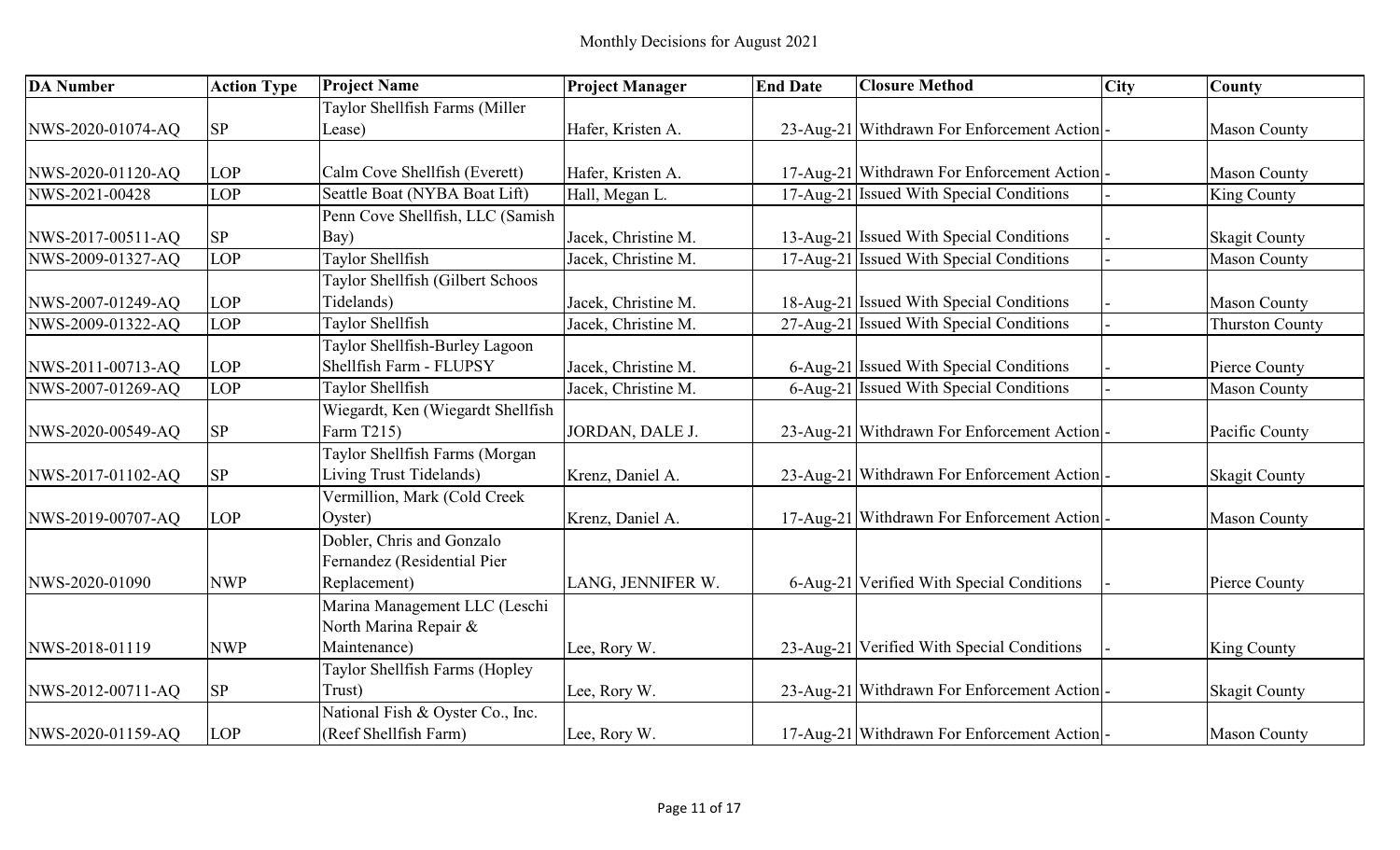| <b>DA</b> Number  | <b>Action Type</b> | <b>Project Name</b>                   | <b>Project Manager</b> | <b>End Date</b>    | <b>Closure Method</b>                      | <b>City</b> | County                 |
|-------------------|--------------------|---------------------------------------|------------------------|--------------------|--------------------------------------------|-------------|------------------------|
|                   |                    | Marina Management LLC (Leschi         |                        |                    |                                            |             |                        |
|                   |                    | South Marina Repair and               |                        |                    |                                            |             |                        |
| NWS-2018-01121    | <b>NWP</b>         | Maintenance)                          | Lee, Rory W.           |                    | 23-Aug-21 Verified With Special Conditions |             | King County            |
|                   |                    | Marina Management LLC                 |                        |                    |                                            |             |                        |
|                   |                    | (Lakewood Marina Repair and           |                        |                    |                                            |             |                        |
| NWS-2018-01122    | <b>NWP</b>         | Maintenance)                          | Lee, Rory W.           |                    | 2-Aug-21 Verified With Special Conditions  |             | King County            |
| NWS-2010-01281-AQ | <b>LOP</b>         | Taylor Shellfish                      | Long, Timothy M.       |                    | 27-Aug-21 Issued With Special Conditions   |             | <b>Mason County</b>    |
| NWS-2020-00604-AQ | LOP                | Chelsea Farms (Hammersley)            | Long, Timothy M.       |                    | 12-Aug-21 Issued With Special Conditions   |             | <b>Mason County</b>    |
| NWS-2007-01397-AQ | LOP                | Taylor Shellfish                      | Long, Timothy M.       |                    | 25-Aug-21 Issued With Special Conditions   |             | <b>Thurston County</b> |
|                   |                    | Taylor Shellfish (North Totten Inlet  |                        |                    |                                            |             |                        |
| NWS-2010-00983-AQ | LOP                | Mussel Farm)                          | Long, Timothy M.       |                    | 20-Aug-21 Issued With Special Conditions   |             | <b>Thurston County</b> |
| NWS-2008-00515-AQ | LOP                | Taylor Shellfish, Dekker Lease        | Long, Timothy M.       |                    | 13-Aug-21 Issued With Special Conditions   |             | <b>Thurston County</b> |
|                   |                    |                                       |                        |                    | Withdrawn For Lack Of Applicant            |             |                        |
| NWS-2009-01208-AQ | <b>SP</b>          | Heckes Oyster Co.                     | Long, Timothy M.       |                    | 9-Aug-21 Response                          |             | Pacific County         |
| NWS-2013-00854    | <b>UNAUTHACT</b>   | Robison, William and Willow           | Manlow, Steven W.      |                    | 10-Aug-21 Withdrawn                        |             | <b>Clark County</b>    |
| NWS-2014-00761    | NONCOMPLY          | DiCerchio, Richard (Pier)             | Mcdermott, Kristin L.  |                    | 3-Aug-21 Withdrawn                         | Renton      | King County            |
| NWS-2016-00317    | NONCOMPLY          | Joos Family LLC                       | Mcdermott, Kristin L   |                    | 3-Aug-21 Withdrawn                         | renton      | King County            |
| NWS-2021-00168    | <b>NWP</b>         | Pasco, City of (Boat Launch)          | Moore, David J.        |                    | 16-Aug-21 Withdrawn                        |             | Franklin County        |
|                   |                    | <b>BNSF Railway Company (Portage)</b> |                        |                    |                                            |             |                        |
| NWS-2021-00181    | <b>NWP</b>         | Siding Extension)                     | Moore, David J.        |                    | 19-Aug-21 Verified With Special Conditions |             | <b>Benton County</b>   |
|                   |                    | Taylor Shellfish Farms (Kirpes        |                        |                    |                                            |             |                        |
| NWS-2020-01031-AQ | <b>LOP</b>         | Lease)                                | Moore, David J.        |                    | 17-Aug-21 Withdrawn For Enforcement Action |             | <b>Mason County</b>    |
|                   |                    | Dayton, City of (Washington           |                        |                    | Withdrawn For Lack Of Applicant            |             |                        |
| NWS-2021-00613    | <b>NWP</b>         | <b>Outfall Repairs)</b>               | Moore, David J.        | 13-Aug-21 Response |                                            |             | Columbia County        |
|                   |                    | Lynn, Morgan (Float Modification      |                        |                    |                                            |             |                        |
| NWS-2021-00699    | LOP                | and Boatlift)                         | Moore, David J.        |                    | 9-Aug-21 Issued With Special Conditions    |             | Douglas County         |
|                   |                    | <b>USFWS</b> (Davis Wetland           |                        |                    |                                            |             |                        |
| NWS-2021-00719    | <b>NWP</b>         | <b>Restoration Phase 2)</b>           | Moore, David J.        |                    | 5-Aug-21 Verified With Special Conditions  |             | <b>Spokane County</b>  |
| NWS-2021-00168    | <b>NWP</b>         | Pasco, City of (Boat Launch)          | Moore, David J.        |                    | 16-Aug-21 Verified With Special Conditions |             | Franklin County        |
|                   |                    | Wells, Ronald J (Triangle Cove        |                        |                    |                                            |             |                        |
| NWS-2017-00175-AQ | <b>SP</b>          | Shellfish Aquaculture)                | Nadjkovic, Amanda N.   |                    | 23-Aug-21 Withdrawn For Enforcement Action |             | <b>Island County</b>   |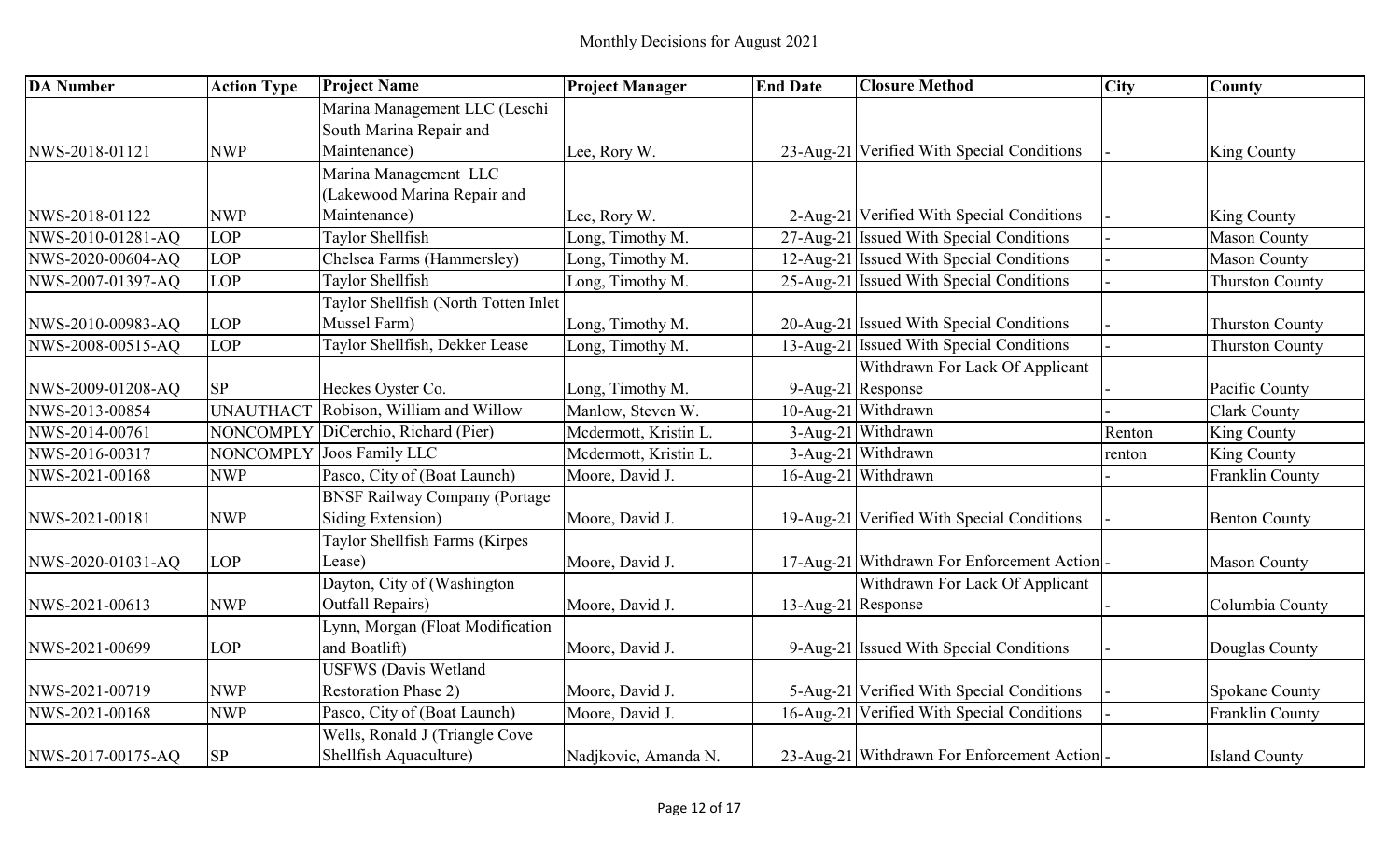| <b>DA Number</b>  | <b>Action Type</b> | <b>Project Name</b>                     | <b>Project Manager</b> | <b>End Date</b> | <b>Closure Method</b>                      | <b>City</b> | County                 |
|-------------------|--------------------|-----------------------------------------|------------------------|-----------------|--------------------------------------------|-------------|------------------------|
|                   |                    | U.S. Golden Eagle Farms Limited         |                        |                 |                                            |             |                        |
|                   |                    | Partnership (Golden Eagle Farms         |                        |                 |                                            |             |                        |
|                   |                    | <b>Agricultural Access Improvement</b>  |                        |                 |                                            |             |                        |
| NWS-2021-00364    | <b>NWP</b>         | Project-Culvert)                        | Nadjkovic, Amanda N.   |                 | 24-Aug-21 Verified With Special Conditions |             | Snohomish County       |
|                   |                    | Wells, Ronald J (Triangle Cove          |                        |                 |                                            |             |                        |
| NWS-2017-00175-AQ | <b>LOP</b>         | Shellfish Aquaculture)                  | Nadjkovic, Amanda N.   |                 | 23-Aug-21 Withdrawn For Enforcement Action |             | <b>Island County</b>   |
|                   |                    | Wells, Ronald J (Triangle Cove          |                        |                 |                                            |             |                        |
| NWS-2017-00175-AQ | <b>UNAUTHACT</b>   | Shellfish Aquaculture)                  | Nadjkovic, Amanda N.   |                 | 31-Aug-21 Withdrawn                        |             | <b>Island County</b>   |
|                   |                    | Housing Hope, LLC (Twin Lakes           |                        |                 |                                            |             |                        |
| NWS-2020-00515    | <b>NWP</b>         | Landing II)                             | Nadjkovic, Amanda N.   |                 | 6-Aug-21 Verified With Special Conditions  |             | Snohomish County       |
|                   |                    | <b>Groundhog Land Development</b>       |                        |                 |                                            |             |                        |
| NWS-2020-01206    | <b>NWP</b>         | Company LLC                             | Nadjkovic, Amanda N.   |                 | 6-Aug-21 Verified With Special Conditions  |             | Snohomish County       |
|                   |                    | Panattoni Development (wetland          |                        |                 |                                            |             |                        |
| NWS-2020-00996    | <b>NWP</b>         | fill, commercial development)           | Nadjkovic, Amanda N.   |                 | 6-Aug-21 Verified With Special Conditions  |             | Snohomish County       |
|                   |                    |                                         |                        |                 |                                            |             |                        |
| NWS-2021-00796    | <b>NWP</b>         | <b>Buse Timber (Piling Replacement)</b> | Nadjkovic, Amanda N.   |                 | 25-Aug-21 Verified With Special Conditions |             | Snohomish County       |
| NWS-2021-00005    | <b>OUTRCH</b>      | General Outreach                        | <b>NWS UNASSIGNED</b>  |                 | 2-Aug-21 Procedure Complete                |             |                        |
| NWS-2021-00005    | <b>OUTRCH</b>      | General Outreach                        | <b>NWS UNASSIGNED</b>  |                 | 5-Aug-21 Procedure Complete                |             |                        |
| NWS-2021-00005    | <b>OUTRCH</b>      | General Outreach                        | <b>NWS UNASSIGNED</b>  |                 | 10-Aug-21 Procedure Complete               |             |                        |
| NWS-2014-00066-AQ | <b>LOP</b>         | Taylor Shellfish, Berliner Lease        | Ostrofsky, Tarrie L.   |                 | 26-Aug-21 Issued With Special Conditions   |             | <b>Mason County</b>    |
|                   |                    | Wallin's Oysters - Little Skookum       |                        |                 |                                            |             |                        |
| NWS-2021-00164-AQ | LOP                | Leases                                  | Ostrofsky, Tarrie L.   |                 | 4-Aug-21 Issued With Special Conditions    |             | <b>Mason County</b>    |
|                   |                    | Taylor Shellfish, Ronne Dikes           |                        |                 | Withdrawn To Become A Standard             |             |                        |
| NWS-2008-00527-AQ | LOP                | Lease                                   | Ostrofsky, Tarrie L.   | 3-Aug-21 Permit |                                            |             | <b>Thurston County</b> |
| NWS-2012-01194-AQ | SP                 | Coast Seafoods Co (aquaculture)         | Payne, Aric J.         |                 | 25-Aug-21 Issued With Special Conditions   |             | Pacific County         |
|                   |                    | Taylor Shellfish Farms (Heise           |                        |                 |                                            |             |                        |
| NWS-2020-00988-AQ | LOP                | Totten Lease)                           | Payne, Aric J.         |                 | 24-Aug-21 Issued With Special Conditions   |             | <b>Mason County</b>    |
| NWS-2010-01007-AQ | SP                 | Nisbet Oyster Company, Inc.             | Payne, Aric J.         |                 | 13-Aug-21 Withdrawn By Applicant           |             | Pacific County         |
| NWS-2010-01007-AQ | <b>NWP</b>         | Nisbet Oyster Company, Inc.             | Payne, Aric J.         |                 | 13-Aug-21 Withdrawn                        |             | Pacific County         |
| NWS-2012-00607-AQ | <b>NWP</b>         | Nisbet Oyster Company, Inc              | Payne, Aric J.         |                 | 13-Aug-21 Withdrawn                        |             | Pacific County         |
| NWS-2012-00606-AQ | <b>NWP</b>         | Nisbet Oyster Company, Inc              | Payne, Aric J.         |                 | 13-Aug-21 Withdrawn                        |             | Pacific County         |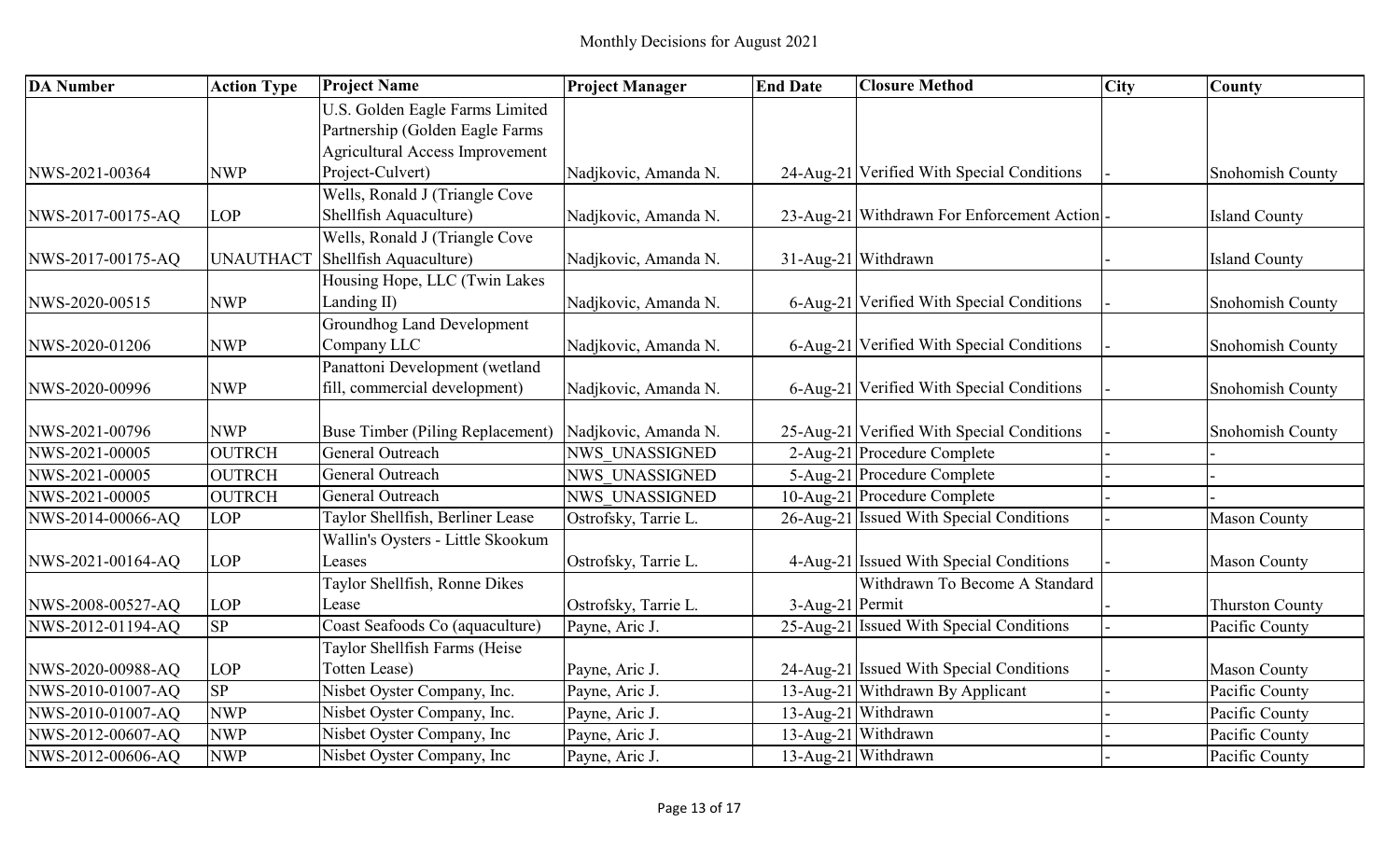| <b>DA Number</b>  | <b>Action Type</b> | <b>Project Name</b>                                     | <b>Project Manager</b> | <b>End Date</b> | <b>Closure Method</b>                      | <b>City</b> | County               |
|-------------------|--------------------|---------------------------------------------------------|------------------------|-----------------|--------------------------------------------|-------------|----------------------|
| NWS-2007-01194-AQ | <b>NWP</b>         | Nisbet Oyster Co. Inc.                                  | Payne, Aric J.         |                 | 13-Aug-21 Withdrawn                        |             | Pacific County       |
| NWS-2012-00608-AQ | <b>NWP</b>         | Nisbet Oyster Company, Inc                              | Payne, Aric J.         |                 | 13-Aug-21 Withdrawn                        |             | Pacific County       |
| NWS-2007-01194-AQ | LOP                | Nisbet Oyster Co. Inc.                                  | Payne, Aric J.         |                 | 13-Aug-21 Withdrawn                        |             | Pacific County       |
|                   |                    | Nisbet Oyster Co. Inc. - Goose                          |                        |                 |                                            |             |                      |
| NWS-2020-01218-AQ | <b>NWP</b>         | Point Oysters                                           | Payne, Aric J.         |                 | 20-Aug-21 Withdrawn                        |             |                      |
|                   |                    | Nisbet Oyster Co. Inc. - Goose                          |                        |                 | Withdrawn To Become A General              |             |                      |
| NWS-2020-01218-AQ | LOP                | Point Oysters                                           | Payne, Aric J.         |                 | 19-Aug-21 Permit (RGP, PGP, NWP)           |             |                      |
|                   |                    | Allen Shellfish, LLC. (Stretch                          |                        |                 | Withdrawn To Become A Letter Of            |             |                      |
| NWS-2017-00781-AQ | SP                 | Island Lease)                                           | Payne, Aric J.         |                 | 16-Aug-21 Permission (LOP)                 |             | <b>Mason County</b>  |
| NWS-2007-01194-AQ | <b>NWP</b>         | Nisbet Oyster Co. Inc.                                  | Payne, Aric J.         |                 | 20-Aug-21 Verified With Special Conditions |             | Pacific County       |
| NWS-2010-01007-AQ | <b>NWP</b>         | Nisbet Oyster Company, Inc.                             | Payne, Aric J.         |                 | 20-Aug-21 Verified With Special Conditions |             | Pacific County       |
| NWS-2012-00606-AQ | <b>NWP</b>         | Nisbet Oyster Company, Inc                              | Payne, Aric J.         |                 | 20-Aug-21 Verified With Special Conditions |             | Pacific County       |
| NWS-2012-00607-AQ | <b>NWP</b>         | Nisbet Oyster Company, Inc                              | Payne, Aric J.         |                 | 20-Aug-21 Verified With Special Conditions |             | Pacific County       |
| NWS-2012-00608-AQ | <b>NWP</b>         | Nisbet Oyster Company, Inc                              | Payne, Aric J.         |                 | 20-Aug-21 Verified With Special Conditions |             | Pacific County       |
|                   |                    | Allen Shellfish, LLC. (Stretch                          |                        |                 |                                            |             |                      |
| NWS-2017-00781-AQ | LOP                | Island Lease)                                           | Payne, Aric J.         |                 | 20-Aug-21 Issued With Special Conditions   |             | <b>Mason County</b>  |
|                   |                    |                                                         |                        |                 |                                            |             |                      |
| NWS-2019-00388-AQ | $\rm SP$           | Glaser, Michael (Violation)                             | PERRY, RANDEL J.       |                 | 23-Aug-21 Withdrawn For Enforcement Action |             |                      |
|                   |                    | Van Zandt, Greg (Float and Pile                         |                        |                 |                                            |             |                      |
| NWS-2021-00209    | <b>NWP</b>         | Replacements)                                           | PERRY, RANDEL J.       |                 | 18-Aug-21 Verified With Special Conditions |             | <b>Skagit County</b> |
|                   |                    | Skagit County Diking District No.                       |                        |                 |                                            |             |                      |
| NWS-2008-01093-NO | <b>PERMITMOD</b>   |                                                         | PERRY, RANDEL J.       |                 | 10-Aug-21 Extension of Time Authorized     |             | <b>Skagit County</b> |
|                   |                    | Wiegardt & Sons, Inc.                                   |                        |                 |                                            |             |                      |
| NWS-2012-00693-AQ | <b>LOP</b>         | (Aquaculture)                                           | Reile, Benjamin D.     |                 | 4-Aug-21 Issued With Special Conditions    | Oysterville | Pacific County       |
| NWS-2020-00993    | LOP                | Berglund, Nicole (Boat Lift)                            | Rogers, Kelsey N.      |                 | 11-Aug-21 Issued With Special Conditions   |             | <b>King County</b>   |
| NWS-2020-01006    | <b>NWP</b>         | Chatalas, Marc (Pier)                                   | Rogers, Kelsey N.      |                 | 20-Aug-21 Verified With Special Conditions |             | King County          |
| NWS-2021-00185    | LOP                | Montgomery, David (Boat Lift)                           | Rogers, Kelsey N.      |                 | 20-Aug-21 Issued With Special Conditions   |             | <b>King County</b>   |
|                   |                    |                                                         |                        |                 |                                            |             |                      |
| NWS-2021-00154    | <b>NWP</b>         | Stephen Miller (Miller Residence) Rogers, Kelsey N.     |                        |                 | 12-Aug-21 Verified With Special Conditions |             | <b>King County</b>   |
| NWS-2021-00224    | <b>LOP</b>         | Carney, Zachary (Pier and Boatlift)   Rogers, Kelsey N. |                        |                 | 20-Aug-21 Issued With Special Conditions   |             | <b>King County</b>   |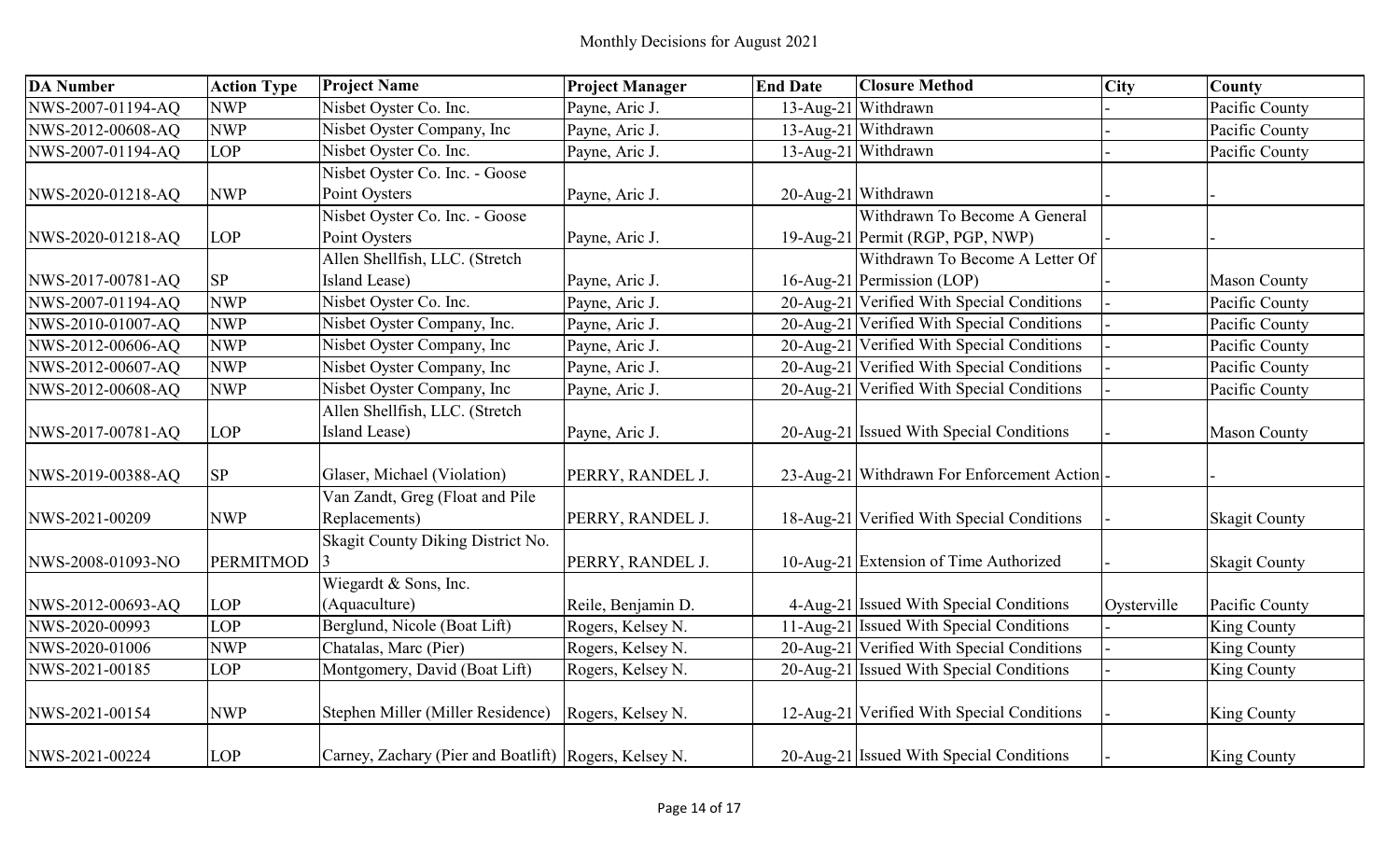| <b>DA Number</b>  | <b>Action Type</b> | <b>Project Name</b>                                  | <b>Project Manager</b> | <b>End Date</b>       | <b>Closure Method</b>                      | <b>City</b> | <b>County</b>         |
|-------------------|--------------------|------------------------------------------------------|------------------------|-----------------------|--------------------------------------------|-------------|-----------------------|
| NWS-2021-00521    | <b>NWP</b>         | <b>Gasser Hans (Mooring Buoy)</b>                    | Rogers, Kelsey N.      | 26-Aug-21             | Verified With Special Conditions           |             | King County           |
|                   |                    |                                                      |                        |                       |                                            |             |                       |
| NWS-2021-00154    | <b>NWP</b>         | Stephen Miller (Miller Residence)                    | Rogers, Kelsey N.      |                       | 12-Aug-21 Verified With Special Conditions |             | <b>King County</b>    |
|                   |                    |                                                      |                        |                       | Withdrawn To Become A General              |             |                       |
| NWS-2021-00767    | <b>LOP</b>         | Silver Peter (Boat Lift)                             | Rogers, Kelsey N.      |                       | 25-Aug-21 Permit (RGP, PGP, NWP)           |             | <b>King County</b>    |
| NWS-2021-00793    | <b>NWP</b>         | Rosen, Doug (Pier Repair)                            | Rogers, Kelsey N.      |                       | 13-Aug-21 Withdrawn By Applicant           |             | <b>King County</b>    |
|                   |                    | Lawrence, Mark (Structure                            |                        |                       |                                            |             |                       |
| NWS-2021-00801    | <b>NPR</b>         | Removal)                                             | Rogers, Kelsey N.      |                       | 23-Aug-21 Activity Not Regulated           |             | <b>Island County</b>  |
|                   |                    | Jamestown S'Klallam Tribe                            |                        |                       |                                            |             |                       |
| NWS-2021-00287    | <b>NWP</b>         | (Caldero Reach Restoration)                          | Sanguinetti, Pamela A. |                       | 19-Aug-21 Verified With Special Conditions |             | <b>Clallam County</b> |
|                   |                    | Zimmerman, Nikki (Piling                             |                        |                       |                                            |             |                       |
| NWS-2021-00655    | <b>NWP</b>         | Replacement)                                         | Sanguinetti, Pamela A. |                       | 19-Aug-21 Verified With Special Conditions |             | Jefferson County      |
|                   |                    | Coastal Watershed Institute (1922)                   |                        |                       |                                            |             |                       |
| NWS-2021-00688    | <b>NWP</b>         | Place Rd Renaturalization)                           | Sanguinetti, Pamela A. |                       | 10-Aug-21 Verified With Special Conditions |             | Clallam County        |
|                   |                    | amestown S'Klallam Tribe--                           |                        |                       |                                            |             |                       |
| NWS-2007-01213-AQ | <b>FOIAA</b>       | Clallam 1                                            | Sanguinetti, Pamela A. |                       | 10-Aug-21 Procedure Complete               |             | <b>Clallam County</b> |
| NWS-2021-00728    | <b>PREAPPCONS</b>  | Brown, Josiah-JD ONLY                                | Sanguinetti, Pamela A. |                       | 12-Aug-21 No Permit Required               | Nordland    | Jefferson County      |
|                   |                    | amestown S'Klallam Tribe--                           |                        |                       |                                            |             |                       |
| NWS-2007-01213-AQ | <b>FOIAA</b>       | Clallam 1                                            | Sanguinetti, Pamela A. |                       | 30-Aug-21 Procedure Complete               |             | <b>Clallam County</b> |
|                   |                    | North Bay Seafoods LLC,                              |                        |                       |                                            |             |                       |
| NWS-2020-01194-AQ | <b>LOP</b>         | Robinson                                             | Shuckhart, Andrew J.   |                       | 17-Aug-21 Withdrawn For Enforcement Action |             | <b>Mason County</b>   |
|                   |                    |                                                      |                        |                       |                                            |             |                       |
| NWS-2020-01199-AQ | <b>LOP</b>         | North Bay Seafoods LLC, Coleman Shuckhart, Andrew J. |                        |                       | 17-Aug-21 Withdrawn For Enforcement Action |             | <b>Mason County</b>   |
|                   |                    | North Bay Seafoods LLC, Fister                       |                        |                       |                                            |             |                       |
| NWS-2020-01216-AQ | <b>LOP</b>         | Case Inlet                                           | Shuckhart, Andrew J.   |                       | 17-Aug-21 Withdrawn For Enforcement Action |             | <b>Mason County</b>   |
|                   |                    | North Bay Seafoods LLC,                              |                        |                       |                                            |             |                       |
| NWS-2020-01217-AQ | <b>LOP</b>         | Woodworth                                            | Shuckhart, Andrew J.   |                       | 17-Aug-21 Withdrawn For Enforcement Action |             | <b>Mason County</b>   |
|                   |                    |                                                      |                        |                       | Withdrawn To Become A Letter Of            |             |                       |
| NWS-2020-00400    | <b>NWP</b>         | Stoney, Bob (Pier Repair)                            | Stanford, Samantha M.  |                       | 5-Aug-21 Permission (LOP)                  |             | <b>King County</b>    |
|                   |                    |                                                      |                        |                       | Withdrawn For Lack Of Applicant            |             |                       |
| NWS-2021-00315    | <b>LOP</b>         | Welch, Nathan (Buoy, Float)                          | Stanford, Samantha M.  | $12$ -Aug-21 Response |                                            |             | <b>Mason County</b>   |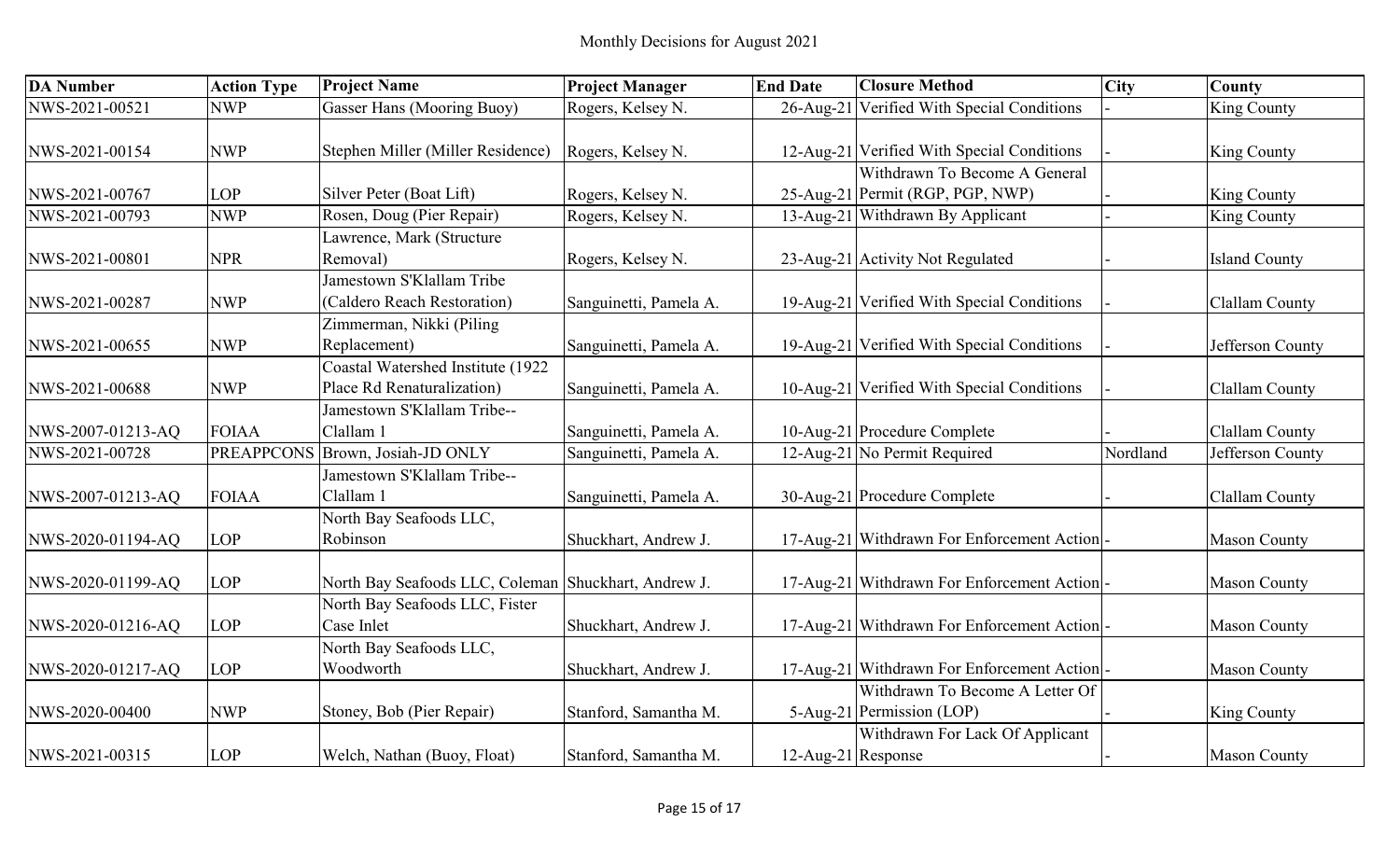| <b>DA Number</b>  | <b>Action Type</b> | <b>Project Name</b>                    | <b>Project Manager</b> | <b>End Date</b>    | <b>Closure Method</b>                      | <b>City</b> | County               |
|-------------------|--------------------|----------------------------------------|------------------------|--------------------|--------------------------------------------|-------------|----------------------|
|                   |                    |                                        |                        |                    | Withdrawn For Lack Of Applicant            |             |                      |
| NWS-2021-00315    | <b>NWP</b>         | Welch, Nathan (Buoy, Float)            | Stanford, Samantha M.  | 12-Aug-21 Response |                                            |             | <b>Mason County</b>  |
| NWS-2021-00592    | <b>PREAPPCONS</b>  | Engh, Jesse (Bulkhead)                 | Stanford, Samantha M.  |                    | 5-Aug-21 Permit Required                   |             | <b>Mason County</b>  |
|                   |                    | Lavington Lisa (Bulkhead               |                        |                    |                                            |             |                      |
| NWS-2020-00542    | <b>FOIAA</b>       | Replacement)                           | Stanford, Samantha M.  |                    | 23-Aug-21 Procedure Complete               |             | <b>Mason County</b>  |
|                   |                    |                                        |                        |                    | Withdrawn To Become A Letter Of            |             |                      |
| NWS-2020-01145-AQ | <b>SP</b>          | <b>Station House Oyster Inc</b>        | Sullivan, Roscoe L.    |                    | 27-Aug-21 Permission (LOP)                 |             | Pacific County       |
|                   |                    |                                        |                        |                    | Withdrawn To Become A Letter Of            |             |                      |
| NWS-2009-01260-AQ | <b>SP</b>          | Station House Oyster Co.               | Sullivan, Roscoe L.    |                    | 27-Aug-21 Permission (LOP)                 |             | Pacific County       |
| NWS-2009-01265-AQ | <b>SP</b>          | Station House Oyster Co.               | Sullivan, Roscoe L.    |                    | 27-Aug-21 Withdrawn By Applicant           |             | Pacific County       |
|                   |                    |                                        |                        |                    | Withdrawn To Become A Letter Of            |             |                      |
| NWS-2009-01266-AQ | <b>SP</b>          | Station House Oyster Co.               | Sullivan, Roscoe L.    |                    | 27-Aug-21 Permission (LOP)                 |             | Pacific County       |
|                   |                    | Naval Air Station Whidbey Island       |                        |                    |                                            |             |                      |
|                   |                    | <b>Crescent Harbor Creek</b>           |                        |                    |                                            |             |                      |
| NWS-2021-00275    | <b>NWP</b>         | Restoration)                           | Sweeney, Jason T.      |                    | 23-Aug-21 Verified With Special Conditions |             | <b>Island County</b> |
|                   |                    | <b>Hood Canal Coordinating Council</b> |                        |                    | Withdrawn Due To No Permit                 |             |                      |
| NWS-2021-00310    | <b>NWP</b>         | (Big Beef Piling Removal)              | Sweeney, Jason T.      |                    | 5-Aug-21 Required (NPR)                    |             | <b>Kitsap County</b> |
|                   |                    | Hood Canal Coordinating Council        |                        |                    |                                            |             |                      |
| NWS-2021-00310    | <b>NPR</b>         | (Big Beef Piling Removal)              | Sweeney, Jason T.      |                    | 5-Aug-21 Activity Not Regulated            |             | Kitsap County        |
|                   |                    | Friends of the San Juans (Beach        |                        |                    |                                            |             |                      |
| NWS-2021-00067    | <b>NWP</b>         | Restoration)                           | Webb, Kylie M.         |                    | 19-Aug-21 Verified With Special Conditions |             | San Juan County      |
| NWS-2021-00423    | <b>NWP</b>         | Groberman, Leslie (Pier Repair)        | Webb, Kylie M.         |                    | 13-Aug-21 Verified With Special Conditions |             | King County          |
|                   |                    | Evans, Douglas (Boat Lift              |                        |                    |                                            |             |                      |
| NWS-2021-00479    | <b>NWP</b>         | Replacement)                           | Webb, Kylie M.         |                    | 20-Aug-21 Verified With Special Conditions |             | <b>King County</b>   |
|                   |                    | <b>WA ST Parks and Recreation</b>      |                        |                    |                                            |             |                      |
|                   |                    | Commission (Issaquah Creek             |                        |                    |                                            |             |                      |
| NWS-2021-00595    | <b>NPR</b>         | Bridge Abutment Removal)               | Webb, Kylie M.         |                    | 3-Aug-21 Activity Not Regulated            |             | King County          |
|                   |                    | Core Commercial Properties, Inc        |                        |                    |                                            |             |                      |
| NWS-2021-00570    | <b>NWP</b>         | (Pile Repair)                          | Webb, Kylie M.         |                    | 19-Aug-21 Verified With Special Conditions |             | <b>King County</b>   |
|                   |                    | Wagner, Bradaigh (Pier and Cabana      |                        |                    | Withdrawn Due To No Permit                 |             |                      |
| NWS-2021-00623    | <b>NWP</b>         | Repair)                                | Webb, Kylie M.         |                    | 17-Aug-21 Required (NPR)                   |             | <b>King County</b>   |